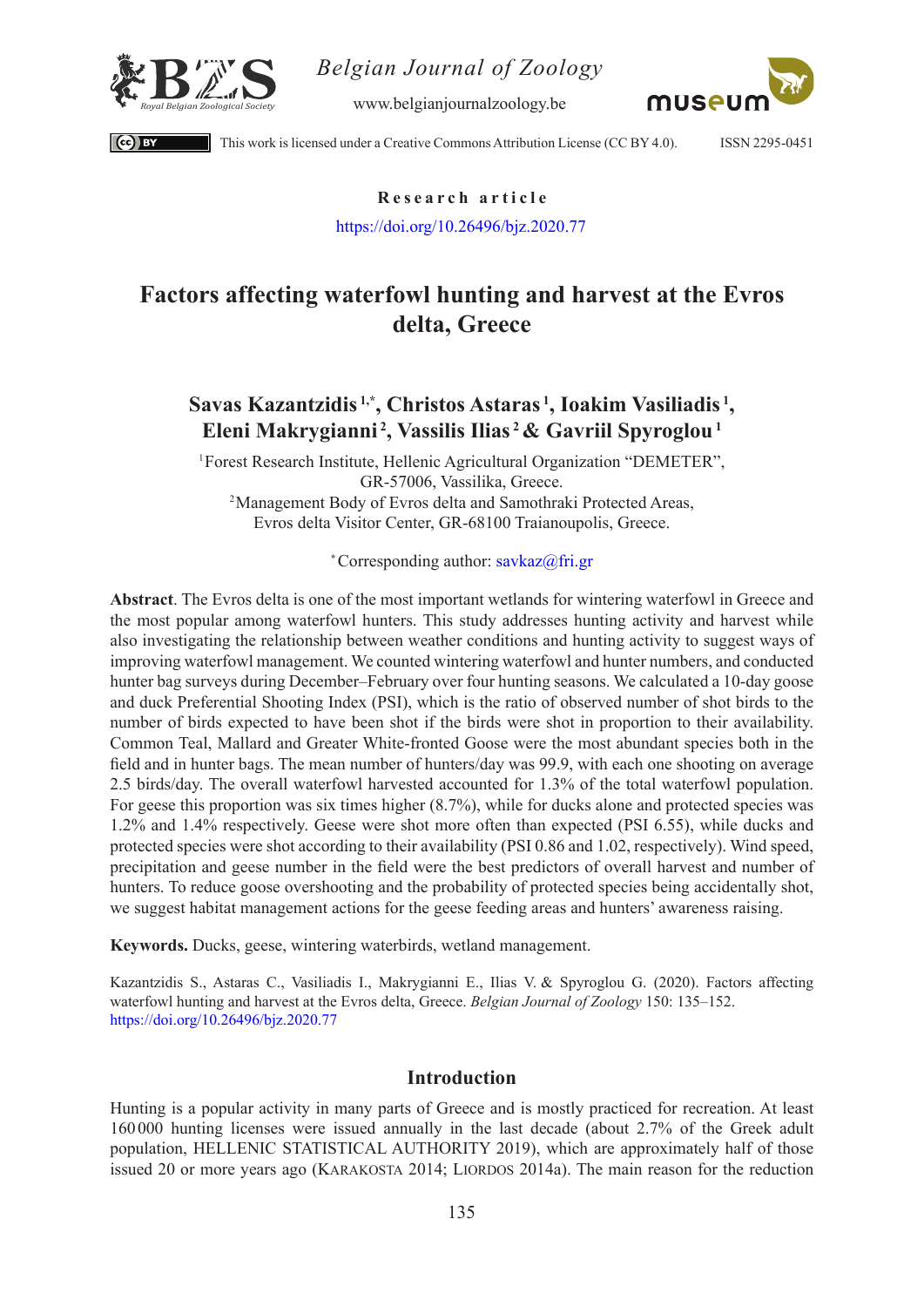is thought to be the economic crisis that has curtailed many aspects of everyday life, including outdoor activities. Most Greek hunters prefer hunting birds (thrushes, Woodcock etc.) and mammals (primarily hare and wild boar) in mountainous areas, while approximately 5% hunt waterfowl (KARAKOSTA 2014). Waterfowl hunting is allowed in certain large wetlands of northern and western Greece. Despite the interest in waterfowl hunting, information related to this form of hunting, such as harvest data, factors that influence hunting intensity, and the impact of hunting on waterfowl populations, have rarely been studied.

Hunting adheres to national rules and regulations that may vary across countries (Elmberg *et al*. 2006). In Greece, the waterfowl hunting season extends from 15 September to 10 February (149 days) and involves 10 species. However, only three of them can be hunted after January. Additionally, there are restrictions such as a limit on hunting times (i.e., from half an hour before sunrise to half an hour after sunset), a ban on the use of decoys, a limit of a three-cartridge capacity in guns, etc. Additionally, the daily bag limit for waterfowl is a total of 12 birds per hunter. Incidents of illegal hunting and trapping are often recorded; e.g., day hunting times are rarely respected, bag limits are exceeded, decoys are used occasionally etc. (KAZANTZIDIS *et al.* 2017). Moreover, illegal killing or trapping of birds is considered a serious threat for many species, including certain waterfowl, across the Mediterranean (Brochet *et al*. 2016; Dimitriou *et al*. 2017; Kazantzidis *et al.* 2017).

Μany of the hunting restrictions and management decisions for game species, such as bag limits or duration of the hunting season, are based on insufficient data and untested assumptions – an issue that is true for many European countries (HIRSCHFELD & HEYD 2005; ELMBERG *et al.* 2006). For example, hunting quota in Greece are not based on waterfowl harvest data or hunting bag statistics since they are limited, outdated or altogether missing. Information on harvest and hunting bag comes primarily from studies in certain European countries, Australia and the USA (LOYN 1991; HIRSCHFELD & HEYD 2005; Bregnballe *et al*. 2006; Padding *et al*. 2006; Fouque *et al*. 2009; Haugen *et al.* 2014; Guillemain *et al*. 2016). In the absence of accurate regional information on hunting pressure and factors influencing it, as well as non-hunting mortality, regulations alone are unlikely to achieve sustainable hunting (Geis *et al*. 1969; Smith *et al*. 1989; Bregnballe *et al.* 2006; Padding *et al*. 2006). An obstacle to obtaining accurate information on waterfowl hunting pressure is the complexity of the factors influencing the harvest rates as well as the lack of baseline data for Greece on which to build (Sokos *et al*. 2013).

The Evros delta is an important wetland for wintering waterfowl in the Eastern Mediterranean and Black Sea region and the second most important for Greece after Amvrakikos Gulf (DELANY *et al.* 1999; GILISSEN *et al.* 2002; HANDRINOS *et al.* 2015). It hosts big concentrations of species such as Common Teal *Anas crecca* (over 100 000 birds in 1999) and Pintail *Anas acuta* (Gilissen *et al*. 2002; HANDRINOS *et al.* 2015). Additionally, at least eight more species overwinter in numbers exceeding 1% of their regional population (HANDRINOS *et al.* 2015). Among these is the critically endangered Fennoscandian population of the Lesser White-fronted Goose *Anser erythropus* which winters in its entirety for a few weeks each year at the Evros delta (Vougioukalou *et al*. 2017) and the Bewick's Swan *Cygnus bewickii* (Vangeluwe *et al*. 2018). At the same time, the Evros delta is the most famous and popular wetland for waterfowl hunting among Greek hunters (KAZANTZIDIS et al. 2017).

National Park managers are facing complex problems and challenges, including the need to conserve biological diversity and to protect rare species, that require acquisition of information and knowledge. Additionally, determining what is wise and sustainable exploitative use of waterfowl requires, at a minimum, annual assessment of harvest and harvestable total population size (HOLOPAINEN et al. 2018a).

The aim of this research is to investigate: a) the factors (weather conditions, period and number of birds) that influence hunting activity and waterfowl harvest rates at the Evros delta, and b) the impact of hunting on wintering waterfowl numbers, so as to contribute towards a more evidence-based management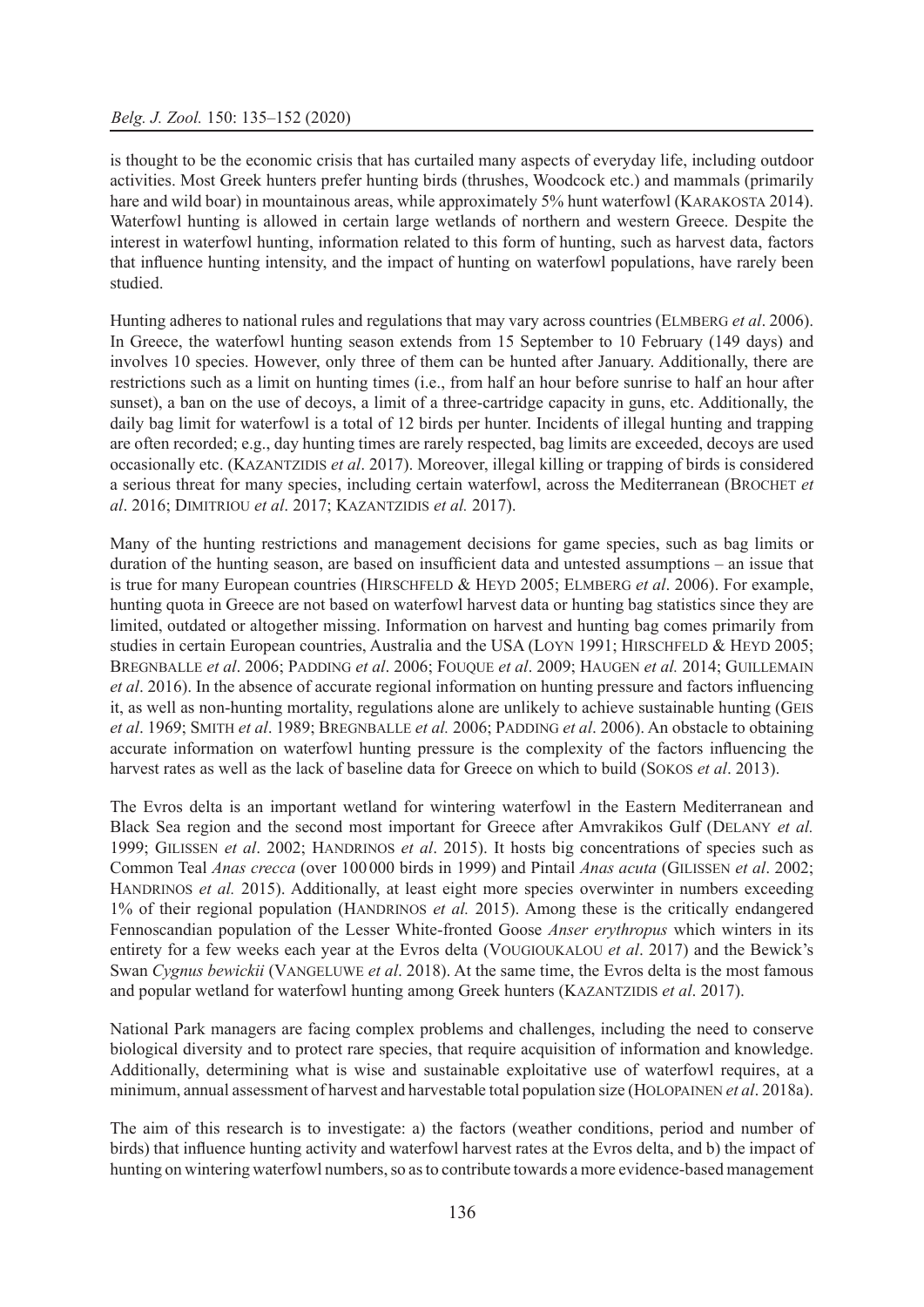approach of waterfowl populations in the broader region. Specifically, we: a) provide estimates of the number of waterfowl harvested and of the percentage of the wintering waterfowl numbers that this represents per survey period, b) examine the factors that affect the harvest of geese and ducks, and c) suggest ways of improving wintering waterfowl management.

## **Material and methods**

#### **Study area**

The Evros delta (40°45′13″ N, 26°03′52″ E) straddles the international boundary of Greece and Turkey in the northeast, with the largest part of it belonging to Greece. The Greek section extends over  $110 \text{ km}^2$ (Fig. 1) and is classified as a Ramsar wetland, a Special Protection Area (SPA), an Important Bird Area (IBA) and a National Park (HANDRINOS *et al.* 2015). Our study area included the coastal area, three lagoons, saltmarshes and temporary freshwater marshes (ZALIDIS  $&$  MANTZAVELAS 1994). Hunting is permitted in approximately 70% of the National Park (Fig. 1).

#### **Counts**

We collected data on the wintering waterfowl population, the number of hunters, and waterfowl harvest at the Evros delta over four hunting seasons (2004–2005, 2005–2006, 2012–2013, 2013–2014). The data refer to the counts carried out on the Greek part of the delta where, on average, 81.9% of the waterbirds of the entire delta are distributed (IOANNIDIS *et al.* 2015).

The number of wintering waterfowl (23 species of the family Anatidae and Coot *Fulica atra*) was counted one to three times per month during December, January and February of each hunting season (2004–2005: 7 counts, 2005–2006: 7 counts, 2012–2013: 4 counts, 2013–2014: 5 counts). All counts were carried out along the same route and at the same time of the day, using telescopes and binoculars. The great majority of the Evros delta where ducks and geese occur, based on prior knowledge, was covered during these counts. A small number of unidentified individuals of Anatinae (*Anas* spp.) was proportionally distributed among the duck species observed during each count.

Hunters were counted by following the same predetermined route during randomly selected survey dates during December, January and February (2004–2005: 7 counts, 2005–2006: 7 counts, 2012–2013: 8counts, 2013–2014: 9 counts). The route was designed to cover the largest possible area in the time



Fig. 1 – Map of the Evros delta (study area). Blue circles indicate the main waterfowl hunting sites.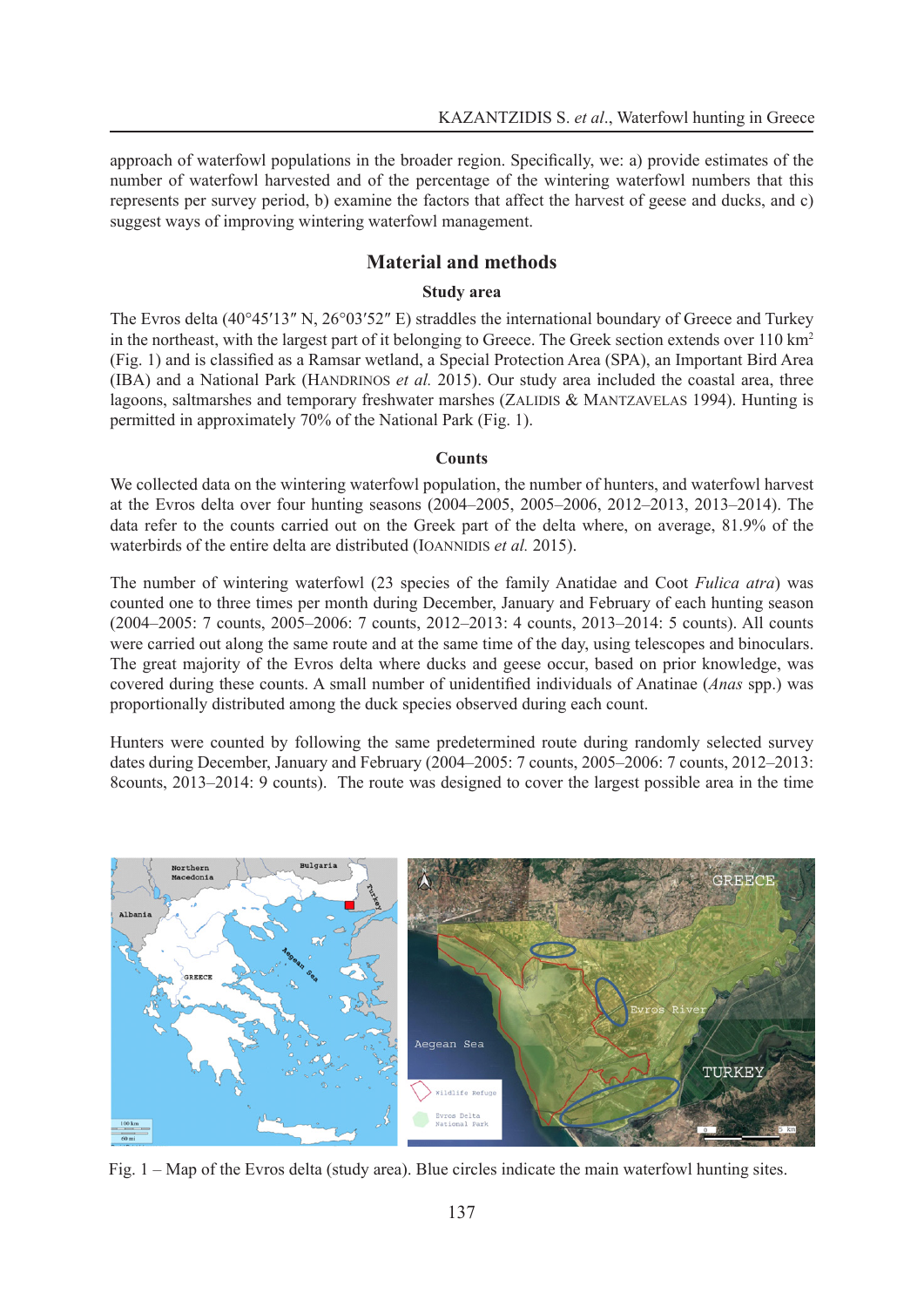available. Hunters were counted directly, but also by adding those detected by gunshots, and those for which their parked cars could be seen (using a mean of two hunters/car – based on field observations).

Hunter bag checks were randomly conducted in collaboration with Forest Service personnel one to four time per month during December, January and February of each hunting season (2004–2005: 6 checks, 2005–2006: 11 checks, 2012–2013: 6 checks, 2013–2014: 10 checks). The checks took place after the completion of morning hunting activity. Hunters were asked to present all bagged birds, which were identified, and to report on which date they were shot (since some hunters took multi-day hunting trips).

## **Data analysis**

We calculated the total number of birds shot during each hunting season based on the mean number of hunters/day and the mean number of shot birds/hunter/day as estimated from the bag checks.

The analysis was done at the level of the group "geese" (species of the genera *Anser* and *Branta*) and the group "ducks" (species of the genus *Anas*). Species of the genus *Aythya* (Pochard *Aythya ferina*, Tufted Duck *A. fuligula* and Ferruginous Duck *A. nyroca*) and Coot winter in small numbers at the Evros delta and they are rarely shot. They were for this reason excluded from the analysis. The grouping of duck species for the purpose of the analysis was done because hunters rarely distinguish species before shooting, especially since shooting often takes place after sunset when species identification is almost impossible (KAZANTZIDIS *et al.* 2017). With regard to geese, they forage and roost in certain sites within the protected area of the Evros delta, where hunting is not allowed. However, every morning a large proportion of them leaves the roosting site to move to other feeding grounds, returning again in the afternoon. It is during this daily movement that they are shot as they fly over the hunting areas. Goose species identification before shooting is also difficult for hunters (DEMERTZI *et al.* 2017; KAZANTZIDIS *et al*. 2017), which is why they were also grouped together for the purposes of the analysis. Protected waterfowl species were also grouped for the same reasons (hereafter "protected species").

Weather data (air temperature, precipitation, wind speed) were taken from the nearest meteorological station (Alexandroupolis airport), which is located < 5 km from the study area.

We summarized our data on waterfowl and hunter numbers, harvest levels and weather at 10-day periods as it was deemed to be the best time scale at which to capture the variation in our different datasets. Additionally, we calculated the Preferential Shooting Index (PSI) for each 10-day period. PSI is the ratio between the observed number of shot birds of a particular species or group of species and the number of birds expected to have been shot if the birds were shot in proportion to their availability, i.e., (number of live birds of the species/number of all waterfowl counted)\*total number of waterfowl shot. In effect, PSI is an index, whereby species with a high score are those shot in greater numbers than if shooting was random. A PSI value of 1 indicates that a species/group is hunted in proportion to its availability, while values < 1 and > 1 indicate avoidance and preference by the hunters respectively.

We used linear regression (stepwise analysis) to examine relationships among the number of waterfowl recorded in the study area, the number of hunters, time (month and/or year), weather and "geese", "ducks" and "protected species" PSI. Of the 28 10-day periods, we excluded from our analyses those for which bag counts were too few and therefore it was deemed not possible to get reliable estimates of overall harvest rates (and therefore PSI values) or  $-$  in the case of geese  $-$  the total proportion of geese of all waterfowl was lower than 5%, as in this case PSI values were very sensitive to even minor biases in the number of geese observed in bag counts. Further outlying values were also excluded from the analysis. All analysis was undertaken using SPSS (ver. 21). Statistical significance was defined at 0.05.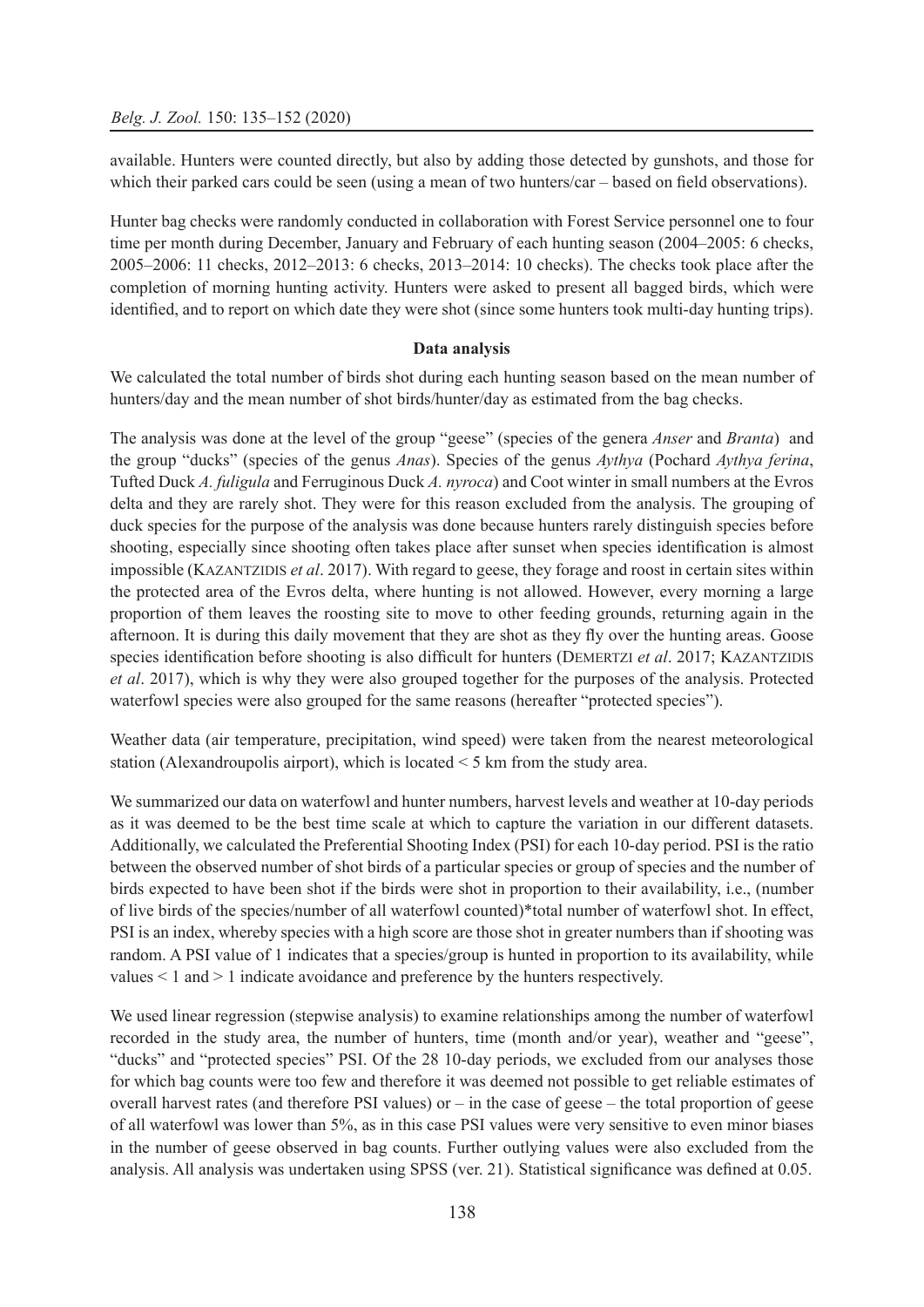## **Results**

#### **Wintering waterfowl populations**

The mean wintering waterfowl number at the Evros delta for a 10-day period across the four hunting seasons was 70956  $\pm$  49426 (SD) ( $n = 23$  counts; 24 species included, Appendix 1). There was no significant difference among the years ( $F<sub>(3, 23)</sub> = 1.865$ ,  $p = 0.164$ ). Within each season the highest waterfowl population was recorded in January at three occasions and in December in 2013–2014.

Common Teal, Mallard *Anas platyrhynchos* and Eurasian Wigeon *Mareca penelope* were the most abundant species, accounting together for 78% (2005–2006) to 92% (2013–2014) of all waterfowl recorded in each season. That proportion for the ten most hunted species was 96–98% across seasons (Appendix 1).

Geese amounted on average to 1.9% of all wintering waterfowl at the Evros delta. Most were Greater White-fronted Goose *Anser albifrons* (94.9%) and the rest Greylag Goose *Anser anser* (2.7%), Lesser White-fronted Goose *Anser erythropus* (1.9%) and Red-breasted Goose *Branta ruficollis* (0.5%).

The factors best predicting the total geese population at the Evros delta were air temperature (negative relationship) and month (February having the largest number of geese present) ( $F_{(1, 24)} = 13.653$ , p = 0.001, Table 1).

The lowest temperatures at the Evros delta were recorded in late January–early February and the mean daily low temperature during the 10-day periods ranged from -0.68°C to 0.28°C. Nevertheless, no significant correlations were recorded among monthly air temperature ( $F_{(2, 21)} = 0.31$ , p = 0.970), precipitation (F<sub>(2, 21)</sub> = 1.491, p = 0.248), and wind speed (F<sub>(2, 21)</sub> = 0.229, p = 0.797).

Of the 24 waterfowl species observed in the study area, nine are included in the Red Data Book of threatened animals of Greece (Legakis & Maragou 2009). Additionally, seven are included in Annex I of the Bird Directive, of which one is a hunted species. Four species are not included either in the above-mentioned lists or the list of hunted species: Goldeneye *Bucephala clangula*, Mute Swan *Cygnus olor*, Red-breasted Pochard *Netta rufina*, and Red-breasted Merganser *Mergus serrator* (Appendix 1). The non-hunted species accounted from 2.2% in 2013–2014 (2576  $\pm$  1419 birds) to 4.4% in 2005–2006  $(3132 \pm 4158 \text{ birds})$  of all waterfowl recorded (Appendix 1).

#### **Number of hunters**

The mean number of hunters/day varied significantly among the hunting seasons (99.9  $\pm$  95.7, F<sub>(34, 3)</sub> = 6.021,  $p = 0.002$ ). The highest number (213  $\pm$  167 hunters/day,  $n = 7$ ) was recorded in 2004–2005, which was 2–3 times higher than the mean values reported for other seasons (2005–2006:  $88 \pm 37$ , n = 8; 2012– 2013:  $65 \pm 37$ , n = 11; 2013–2014:  $65 \pm 26$ , n = 9). There was no significant variation in the number of hunters across months ( $F_{(34, 2)} = 1.722$ ,  $p = 0.19$ ,  $n = 35$ ).

#### TABLE 1

Factors influencing the number of geese wintering during four hunting seasons (2004–2005, 2005–2006, 2012–2013 and 2013–2014) at the Evros delta.

| <b>Model</b>                    |           | SЕ      | t-value (p)     | Adj. $\mathbb{R}^2$ |
|---------------------------------|-----------|---------|-----------------|---------------------|
| Intercept                       | 3 103 234 | 337 298 |                 |                     |
| Month                           | $-129223$ | 28 745  | $-4.495(0.000)$ |                     |
| Temperature (mean $^{\circ}$ C) | $-188436$ | 50 998  | $-3.695(0.001)$ | 0.613               |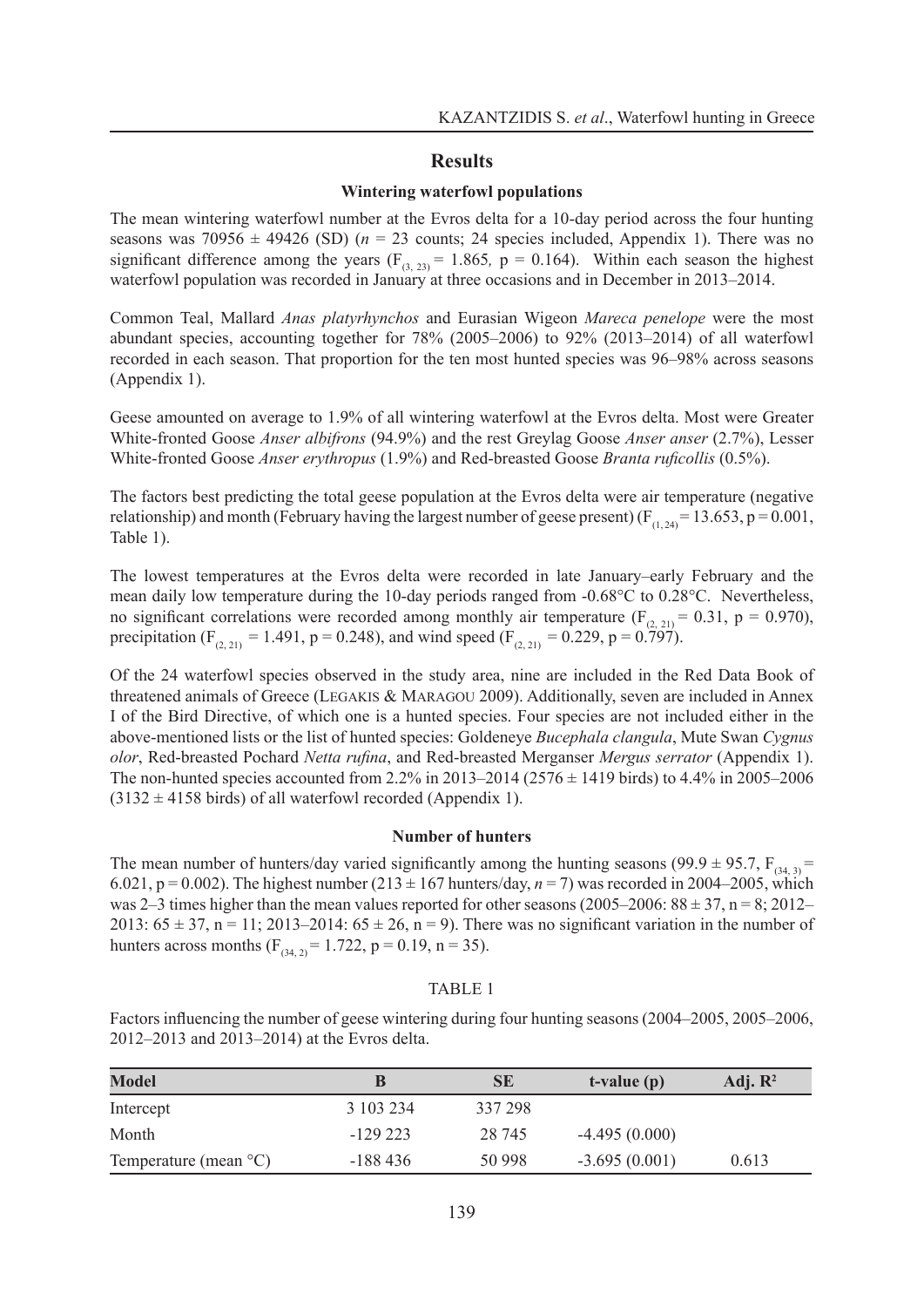#### **Harvest**

In total, 319 hunters were checked (on average 6.6% of the recorded hunters during the survey day) and 1102 shot waterfowl were found in their bags. Of the 16 species identified, 10 were quarry species (including one *Anas platyrhynchos* X *Anas acuta* hybrid individual) and six were protected species. We also recorded individuals of two waders (Redshank *Tringa totanus* (Linnaeus, 1758) and Snipe *Gallinago gallinago* (Linnaeus, 1758)) and two passerines (Starling *Sturnus vulgaris* Linnaeus, 1758 and Song Thrush *Turdus philomelos* C.L. Brehm, 1831) that were not included in the analysis.

The most frequently shot species was Common Teal followed by Mallard and Greater White-fronted Goose (Fig. 2).

Among the protected species, the most frequently bagged was Shelduck *Tadorna tadorna* that was recorded in several bags in two hunting seasons. Greylag, Red-breasted Goose, Ferruginous Duck, Smew *Mergellus albellus* and Goldeneye were recorded only once or twice.

The harvest (mean number of shot birds/hunter/day) was 2.5 birds and did not differ among the hunting seasons (F<sub>(3, 24)</sub> = 2.502, p = 0.076). However, differences were recorded among months (F<sub>(2, 1)</sub> = 4.255,  $p = 0.022$ ). The highest harvest was recorded in February (5.6 $\pm$ 7.5 birds/hunter/day, n = 12) followed by January  $1.2 \pm 1.9$  (n = 16) and December (0.97  $\pm$  0.6, n = 10).

The estimated mean number of waterfowl harvested each 10-day period was 1.3% of the total waterfowl population recorded on the Greek side of the Evros delta during that period. However, there were differences among waterfowl type and the hunting seasons. The mean number of geese shot was 8.7% of the total geese population, while for the ducks it was 1.2%. Regarding protected species, 1.4% of their observed population was shot.

The average PSI for geese was 6.55, indicating that they were shot more often than expected from their proportion of the total waterfowl population. Although they were rarely shot during the first hunting season (2004–2005) of the research period (very high PSI was recorded only once), geese were a preferred quarry during the last two hunting seasons (Fig. 3). On the other hand, ducks were shot nearly



Fig. 2 – Percentage of shot waterfowl species recorded at hunters' bag during four hunting seasons at the Evros delta.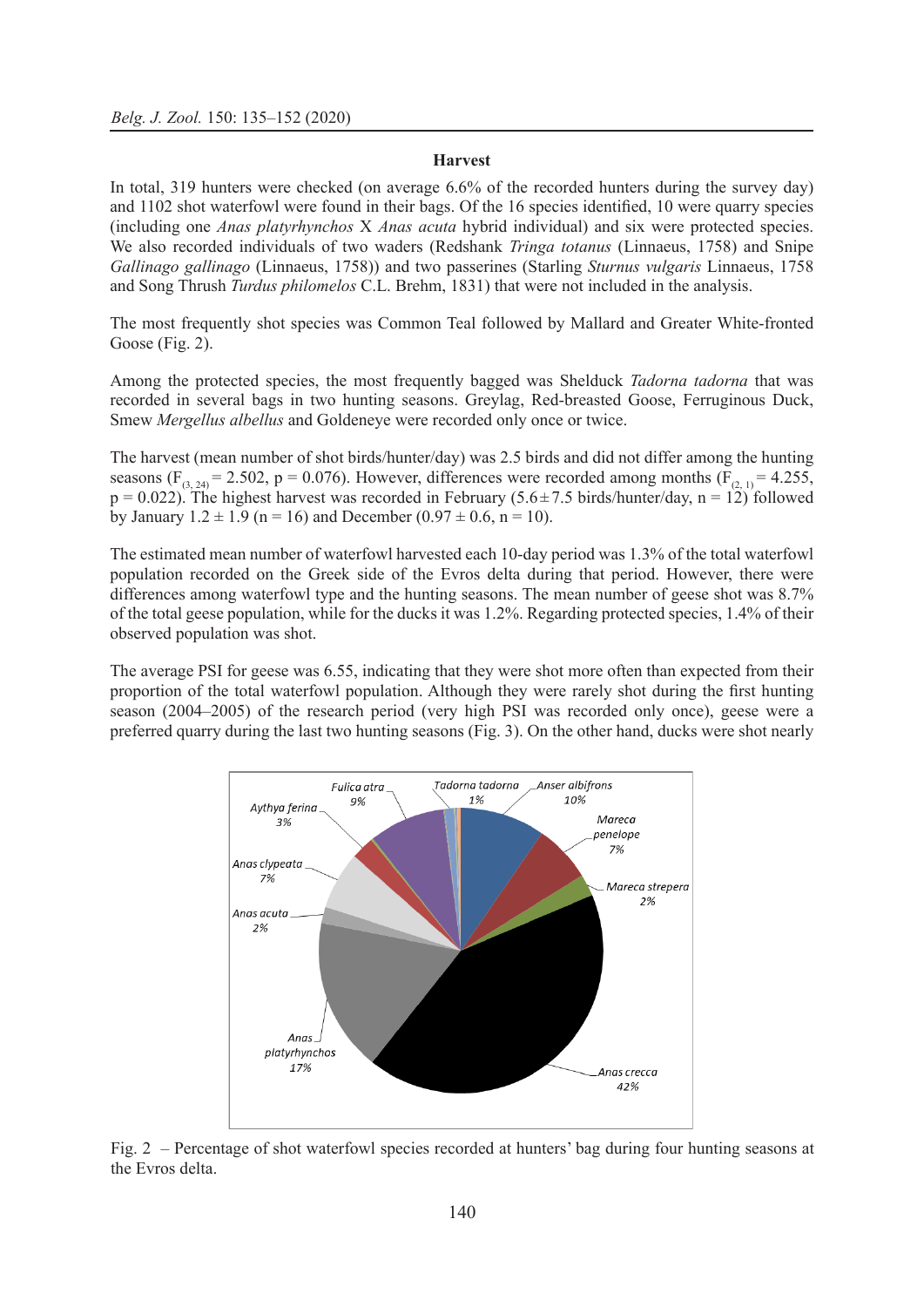#### TABLE 2

Factors influencing harvest during four hunting seasons (2004–2005, 2005–2006, 2012–2013 and 2013– 2014) at the Evros delta.

| <b>Model</b> | B         | SE      | $t$ -value $(p)$ | Adj. $\mathbb{R}^2$ |
|--------------|-----------|---------|------------------|---------------------|
| Intercept    | $-274759$ | 408 840 |                  |                     |
| Wind         | 109 653   | 33 719  | 3.252(0.004)     | 0.294               |

in proportion to their availability (average  $PSI = 0.86$  ranging  $0.16-1.18$ , Fig. 3). The protected species were shot according to their availability in the field (average  $PSI = 1.02$ ).

#### **Harvest predictors**

The overall number of waterfowl shot during a 10-day period was positively related to wind speed  $(F_{(1, 2)} = 10.576, p = 0.004,$  Table 2).

In addition, the number of shot geese alone depended on the number of geese in the field (the higher the number of geese, the higher the harvest,  $F_{(1, 22)} = 10.499$ , p = 0.004, Table 3). In terms of the PSI for geese, it was positively related to the number of geese in the field and negatively related to wind speed  $(F<sub>(1, 21)</sub> = 7.736, p = 0.003, Table 4).$ 

Common Teal and Mallard accounted for the majority of individuals of the genus *Anas*, both in field and bag counts. The highest number of ducks shot was recorded in February ( $F_{(2, 23)} = 8.027$ , p = 0.002). Unlike with geese, wind speed was positively related to the number of ducks shot  $(F<sub>(1, 22)</sub> = 23.359)$ ,  $p = 0.000$ , Table 5). The PSI of ducks was negatively related to precipitation ( $F_{(1, 22)} = 5.291$ ,  $p = 0.031$ , Table 6).

#### **Hunter numbers**

We identified two factors that are positively related to the number of hunters present in the area: wind speed and the total number of geese in the area (Table 7,  $F_{(2, 24)} = 14.041$ , p = 0.000).



Fig. 3 – Preferential Shooting Index (PSI) for the groups "geese" and "ducks" and number of hunters during four hunting seasons at the Evros delta.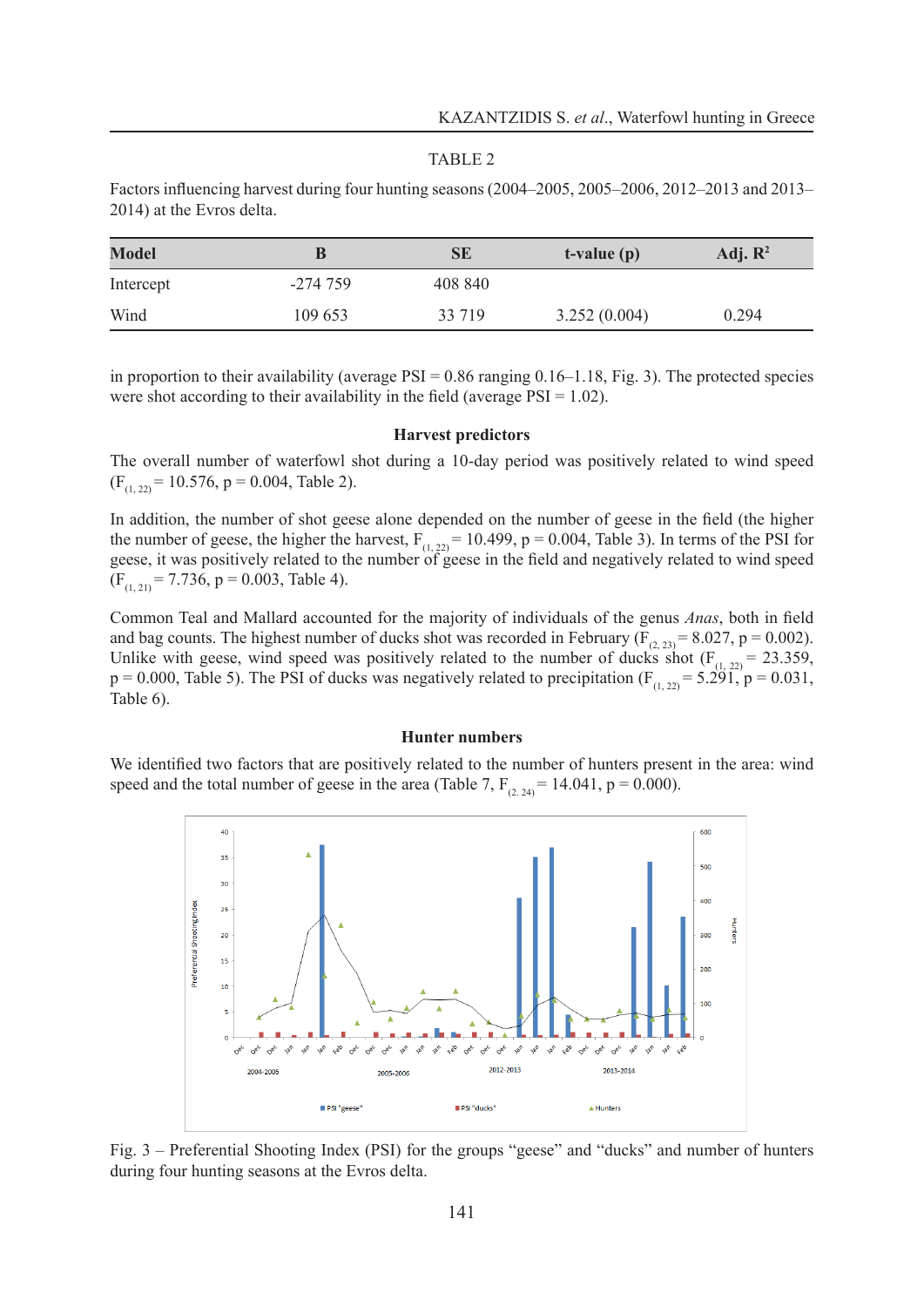#### TABLE 3

Factors influencing the number of geese shot during four hunting seasons (2004–2005, 2005–2006, 2012–2013 and 2013–2014) at the Evros delta.

| Model                     |           | SE     | $t-value(p)$ | Adj. $\mathbb{R}^2$ |
|---------------------------|-----------|--------|--------------|---------------------|
| Intercept                 | $-18,386$ | 56 599 |              |                     |
| Geese number in the field | 0.106     | 0.033  | 3.240(0.004) | 0.302               |

#### TABLE 4

Factors influencing the Preferential Shooting Index of geese shot during four hunting seasons (2004– 2005, 2005–2006, 2012–2013 and 2013–2014) at the Evros delta.

| <b>Model</b>              | B       | SЕ      | $t-value(p)$    | Adj. $\mathbb{R}^2$ |
|---------------------------|---------|---------|-----------------|---------------------|
| Intercept                 | 19 876  | 5 2 5 8 |                 |                     |
| Wind                      | $-1756$ | 0.429   | $-3.669(0.001)$ |                     |
| Geese number in the field | 0.004   | 0.002   | 2.207(0.039)    | 0.369               |

#### TABLE 5

Factors influencing the number of ducks shot during four hunting seasons (2004–2005, 2005–2006, 2012–2013 and 2013–2014) at the Evros delta.

| <b>Model</b> | B         | SE      | t-value (p)  | Adj. $\mathbb{R}^2$ |
|--------------|-----------|---------|--------------|---------------------|
| Intercept    | $-390332$ | 255 784 |              |                     |
| Wind         | 101956    | 21 096  | 4.833(0.000) | 0.493               |

## **Discussion**

#### **Wintering waterfowl populations**

The Evros River delta is home to 25.9% of the total wintering waterfowl population of Greece, second only to Amvrakikos Gulf, and has the richest diversity of wintering waterfowl species – including protected species – among all Greek wetlands (PORTOLOU *et al.* 2009; HANDRINOS *et al.* 2015). It is also especially important for geese, as more than half of Greece's geese wintering population were at the Evros delta from 1997 to 2006. The wintering waterfowl numbers have fluctuated widely with no apparent trend during the period 1968–2006 (HANDRINOS *et al.* 2015). Common Teal and Mallard, were the most abundant wintering species of genus *Anas* not only at the Evros delta but also at the Eastern Mediterranean-Black Sea zoogeographical area, having increasing (Common Teal) or stable (Mallard) numbers (DELANY *et al.* 1999; GILISSEN *et al.* 2002; DELANY & SCOTT 2006). Overall in Greece, certain hunted species' numbers declined (Wigeon, Pintail, Coot) while some other (Mallard, Common Teal) showed high fluctuations or increased. With regard to geese, the numbers of all species at the Evros delta were increasing during the period 1997–2006 (HANDRINOS *et al.* 2015) and decreasing during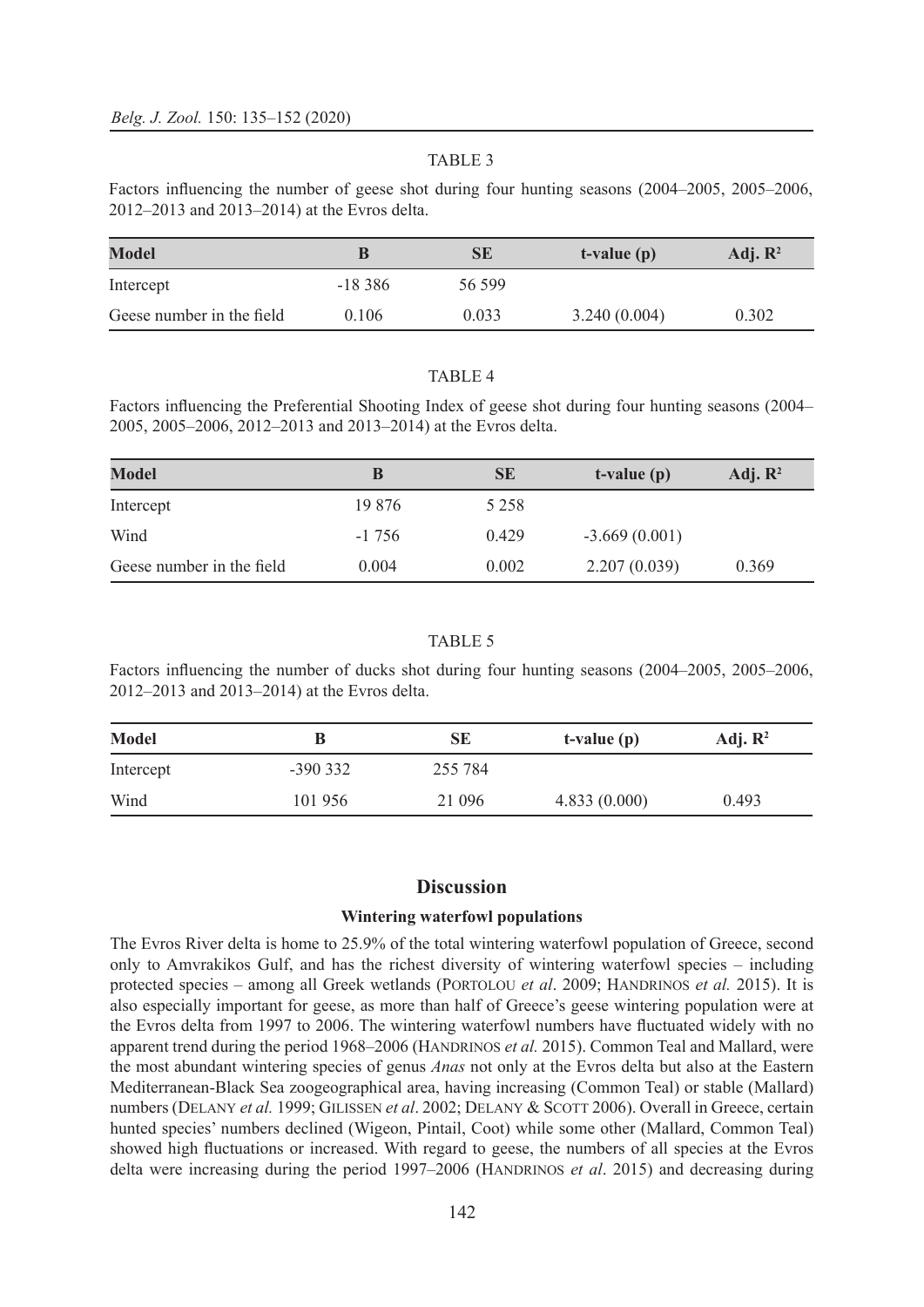#### TABLE 6

Factors influencing the Preferential Shooting Index of ducks shot during four hunting seasons (2004– 2005, 2005–2006, 2012–2013 and 2013–2014) at the Evros delta.

| <b>Model</b>       | B        | SE    | t-value (p)     | Adj. $\mathbb{R}^2$ |
|--------------------|----------|-------|-----------------|---------------------|
| Intercept          | 1016     | 0.102 |                 |                     |
| Precipitation (mm) | $-0.003$ | 0.001 | $-2.300(0.031)$ | 0.157               |

#### TABLE 7

Factors influencing the number of hunters during four hunting seasons (2004–2005, 2005–2006, 2012– 2013 and 2013–2014) at the Evros delta.

| Model                     | B       | <b>SE</b> | $t-value(p)$ | Adj. $\mathbb{R}^2$ |
|---------------------------|---------|-----------|--------------|---------------------|
| Intercept                 | 8827    | 19 297    |              |                     |
| Wind                      | 4 7 6 1 | 1 604     | 2.968(0.007) |                     |
| Geese number in the field | 0.022   | 0.007     | 3.793(0.001) | 0.521               |

2012–2014 (present research). Overall, the population of Greater White-fronted and Greylag Goose in the Pontic/Anatolian area seem to have declined during the period 1986–2012 (FOX & LEAFLOOR 2018).

The wintering waterfowl numbers were the highest during January and February; however, the highest numbers of geese were recorded later, in February or even March (HANDRINOS & AKRIOTIS 1997).

#### **Number of hunters**

The Evros delta is by far the most popular wetland among Greek waterfowl hunters and attracts hunters from across the country (KAZANTZIDIS *et al.* 2017). The main reason is that the easternmost part of the National Park (a remote area where access is possible by boat only), where there is high waterfowl abundance and diversity, is almost exclusively dedicated to hunting and no other human activity takes place during the hunting season. Additionally, the ability to stay overnight at the hunting huts close to the hunting zones (although not allowed) and the number of birds flying over or foraging at the extensive and shallow marshes, offer unique hunting conditions. Since the bag size of hunters did not change during our study, the observed decrease in the number of hunters in the last two hunting seasons is likely due to the economic crisis and recession in Greece. From 2008 to 2016, the gross domestic product per capita has dropped by approximately 25% (LIORDOS 2014b; MAVRIDIS 2018) and it is logical to expect this has affected the disposable income available for recreational activities such as hunting. The financial crisis seems to have affected hunter numbers at the Evros delta particularly, since many hunters came from other parts of Greece and must pay higher travel and accommodation costs than local hunters. A decline of hunter numbers has been recorded elsewhere in Europe, such as in Denmark and France (Christensen 2005; Guillemain *et al.* 2016). Specifically, at the Camargue the number of hunters was reduced by approximately 22% from 1999 to 2008 (MONDAIN-MONVAL *et al.* 2006) while overall in France, hunter numbers dropped by a million to 1.2 in four decades (1974–2014, GUILLEMAIN *et al.*) 2016).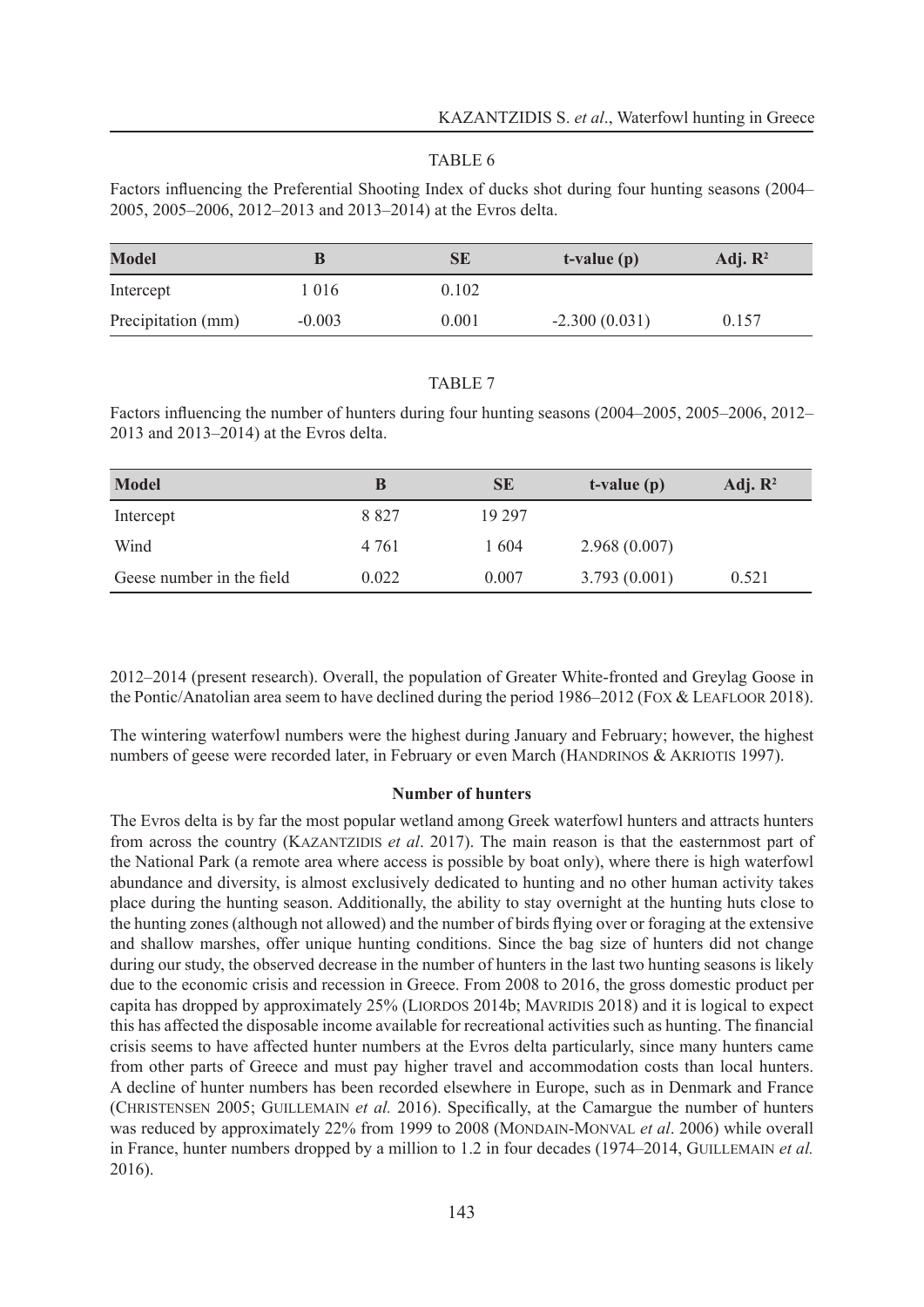#### **Harvest**

The harvested species we recorded at the Evros delta are similar to those recorded in other European, Asian and North American wetlands (HARRADINE 1985; MONDAIN-MONVAL & GIRARD 2000; MOOIJ 2005; Baldassarre & Bolen 2006; Balmaki & Barati 2006; Mondain-Monval *et al.* 2006; Sorrenti *et al*. 2006; Guillemain *et al*. 2016).

The daily harvest per hunter can vary within and across sites for a multitude of reasons, such as differences in target species, waterfowl population variations across seasons and years, the hunters' experience, morphology of the area or guns used. Therefore, meaningful comparisons among sites and countries are difficult to be made. In addition, differences in the data collection (e.g., some countries rely on hunter questionnaires) or reporting methods (e.g., harvest per hunter per season, total harvest per flyway) further complicate comparisons (Connelly *et al*. 2005; Stafford *et al*. 2010). According to Logothetis (1998), harvest/hunter/day from the Evros delta was 1.9 birds in 1997–98. In Illinois (USA) the mean number of mallards/hunter/day in  $1981-2002$  was  $0.5\pm0.3$  and for all dabbling ducks  $0.7 \pm 0.3$  (STAFFORD *et al.* 2010). Therefore, the value reported in this study (2.5 birds/hunter/day) is among the highest on record. However, it should be noted that it reflects harvest for December to 10 February and not the entire hunting season. Hunting activity is scarce in September and October, and very low in November typically (KAZANTZIDIS *et al.* 2017). It is possible that the overall season mean is therefore lower. The fact that we observed the highest harvest rates in February is in accordance to what has been reported before. The overall waterfowl population in the wetland is higher – including birds that are migrating through the area, so there is more game available. Moreover, birds that overwintered in the area start their migration to their breeding grounds and so they are continuously moving, which makes them more vulnerable to hunting (GUILLEMAIN *et al.* 2016).

#### **Hunting impact**

The Greater White-fronted goose is a popular quarry in Greece, but is thought to be intolerant of high hunting pressure (Sokos *et al*. 2013). In our study area, most of the wintering geese concentrate within the protected areas to roost for the night. Many of them perform daily flights northwards-northeastwards to the feeding grounds. After take-off, they overfly certain nearby hunting grounds where goose hunters are concentrated since they know the geese's daily movement pattern. The easily accessible hunting grounds (i.e., no boat needed) close to the geese roosting areas so as for the birds to be within shooting range soon after take-off and before gaining altitude, probably explains the relatively high numbers of geese shot. Although the population of the Greater White-fronted Goose in Europe has increased, the population in Greece, Turkey and the Black Sea has probably declined to 240,000–250,000 individuals (NAGY *et al.* 2014; FOX & LEAFLOOR 2018). Even if the overall number of shot geese at the Evros delta is just a small percentage of the European population  $(0.5\%)$ , there is concern about the high risk of shooting the three protected geese species that form mixed flocks with the Greater White-fronted Geese. In fact, there are many incidents of illegally shooting protected waterfowl species in Greece including a Lesser White-fronted goose (Tsougrakis *et al*. 2009; Demertzi *et al.* 2017).

Most of the duck species are considered popular targets for Greek hunters (Sokos *et al.* 2013). Ducks search for foraging sites during the early morning hours and during late afternoon or even during the night. Unlike geese however, they do not all concentrate on the same foraging areas, and therefore their flyways are less predictable. We believe that this explains why ducks are harvested more or less in proportion to their availability in the wetland.

What is worrisome, however, is that there is no evidence in our records that protected species are less likely to be shot than random, i.e., the hunters are either unable or unwilling to avoid shooting them. We believe that the timing of most hunting activity (i.e., dusk and dawn – when light conditions are poor) makes species identification practically impossible. According to KAZANTZIDIS *et al.* (2017),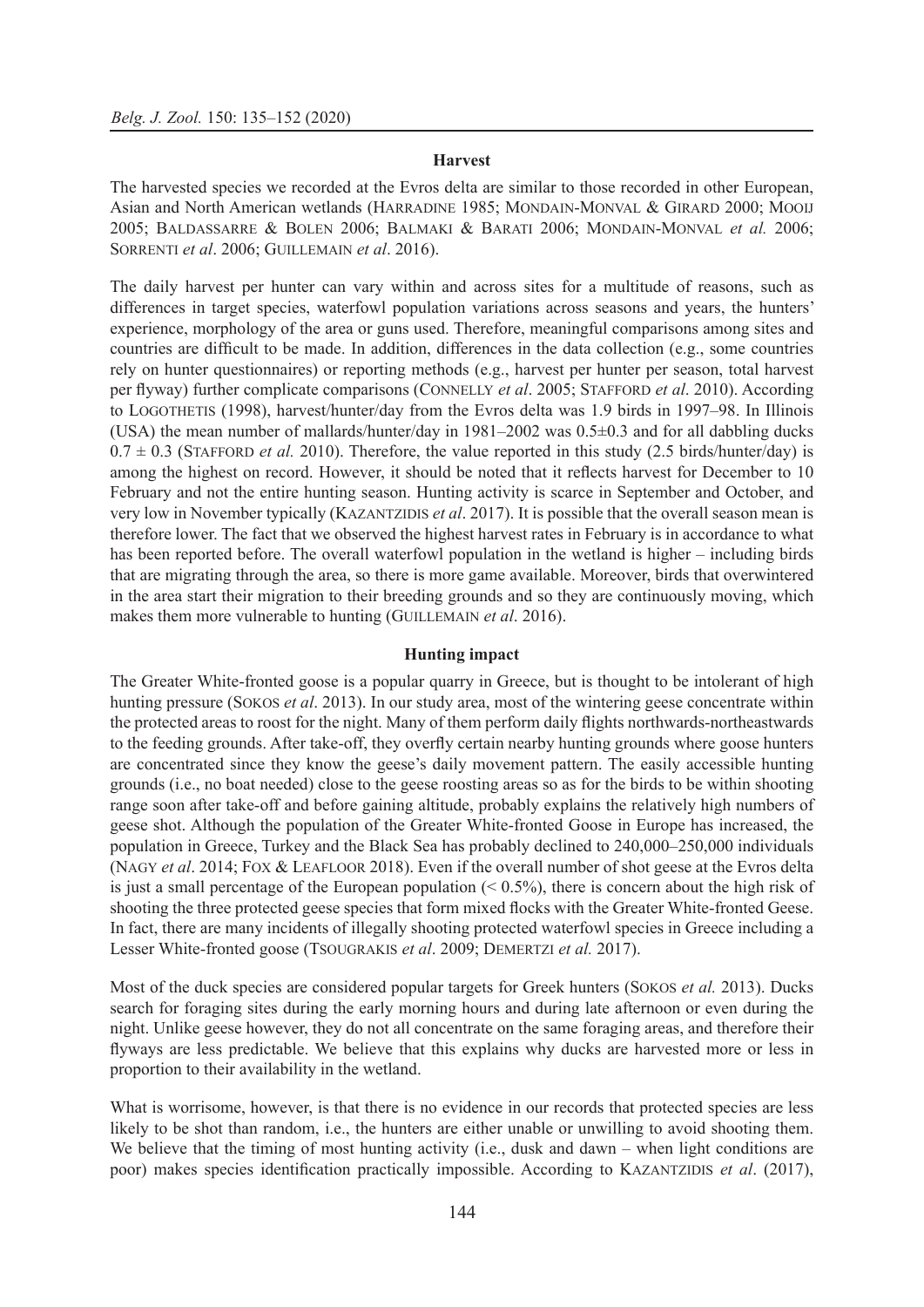more than one third of the shots occurs from half an hour after sunset (the legal end of the hunting day) and up to three hours later. Such violations of hunting regulations occur due to lack of awareness of hunting regulations among some hunters, while enforcement of hunting regulations and controls by the responsible authorities is limited. For instance, one in five hunters surveyed at the Evros delta does not know that the Lesser White-fronted Goose, the rarest waterbird in the EU that winters at the Evros delta, is a strictly protected species (KAZANTZIDIS *et al.* 2017). Overall, the occurrence of illegal hunting is not unique to the study area, as it is occurs in many parts of Greece and in other Mediterranean countries as well, and many protected species are shot primarily during the legal hunting period (Mazaris *et al*. 2008; Brochet *et al*. 2017; Balmori 2019).

#### **Hunting activity drivers**

There are many factors that can affect the harvest, e.g., reproductive output, breeding population size, temperature (STAFFORD *et al.* 2010; SOKOS *et al.* 2013; HOLOPAINEN *et al.* 2018b). Weather conditions and especially wind has previously been reported to affect waterfowl harvest (JOHNSON  $&$  VRTISKA 2014), as we report here. It is perhaps surprising, however, that wind speed and temperature are even better predictors of waterfowl harvest rates than overall waterfowl population in the wetland. Strong winds can make it difficult for some duck species to feed, affecting their time budgets (BALDASSARRE  $\&$ Bolen 2006). Such stressful conditions force ducks more often into searching for feeding sites that are more protected from the weather, exposing them more often to hunters. Similarly to what we observed in the Evros delta, Common Teal harvest was also positively affected by wind speed (and cold spells) in Camargue, France (Galia *et al*. 2017). On the contrary, the goose harvest at the Evros delta is negatively related to the wind, probably because geese avoid flying altogether in windy conditions, and is positively related to their number in the field.

The fact that during windy days there were more hunters in our study area suggests that they recognize the increased vulnerability of ducks in such weather conditions, and are more likely to go hunting in such conditions. Another factor that attracts hunters at the hunting grounds is the number of geese in the wetland, which shows that hunting trips are organized based on feedback from the field rather than occurring randomly or based on the calendar.

## **Conclusions**

Our results show that weather conditions and bird numbers affect waterfowl harvest and hunting levels in the Evros delta. Since these parameters can vary considerably across and within hunting seasons and cannot be controlled by the site managers, it is difficult to estimate the annual harvest levels without regular data from the field. Bag controls should be continued but also expanded to include additional information, such as the sex and age of bagged birds. We also propose the use of passive acoustic monitoring techniques (Astaras *et al*. 2017) for estimating the hunting pressure at the Evros delta based on actual hunting incidents (i.e., gunshots). The number of gunshots per season, when combined with hunter success rate – which can be obtained from hunter interviews –, the species' proportion of harvested animals calculated from the bag counts, and the waterfowl survey data, could allow an accurate estimate of annual waterfowl harvest. Such insight on the potential sustainability of current hunting pressure would allow the adaptation of bag limits based on robust site-specific evidence. In order to reduce the risk of accidentally shooting protected geese species (e.g., Lesser White-fronted, Red-breasted and Greylag Geese) and to curb overshooting geese, we propose management actions that aim to retain more geese within the protected zones of the park by improving foraging opportunities in these areas. Specifically, meadows near the geese roosting sites could be partially flooded during winter and seeded with plants known to be grazed by geese (KARMIRIS *et al.* 2011, 2017). An awareness raising campaign among hunters regarding protected species (targeting those hunters specializing on geese) would also be very useful. In order to minimize illegal incidents, more anti-poaching patrols should be taken by pertinent authorities and local hunting clubs.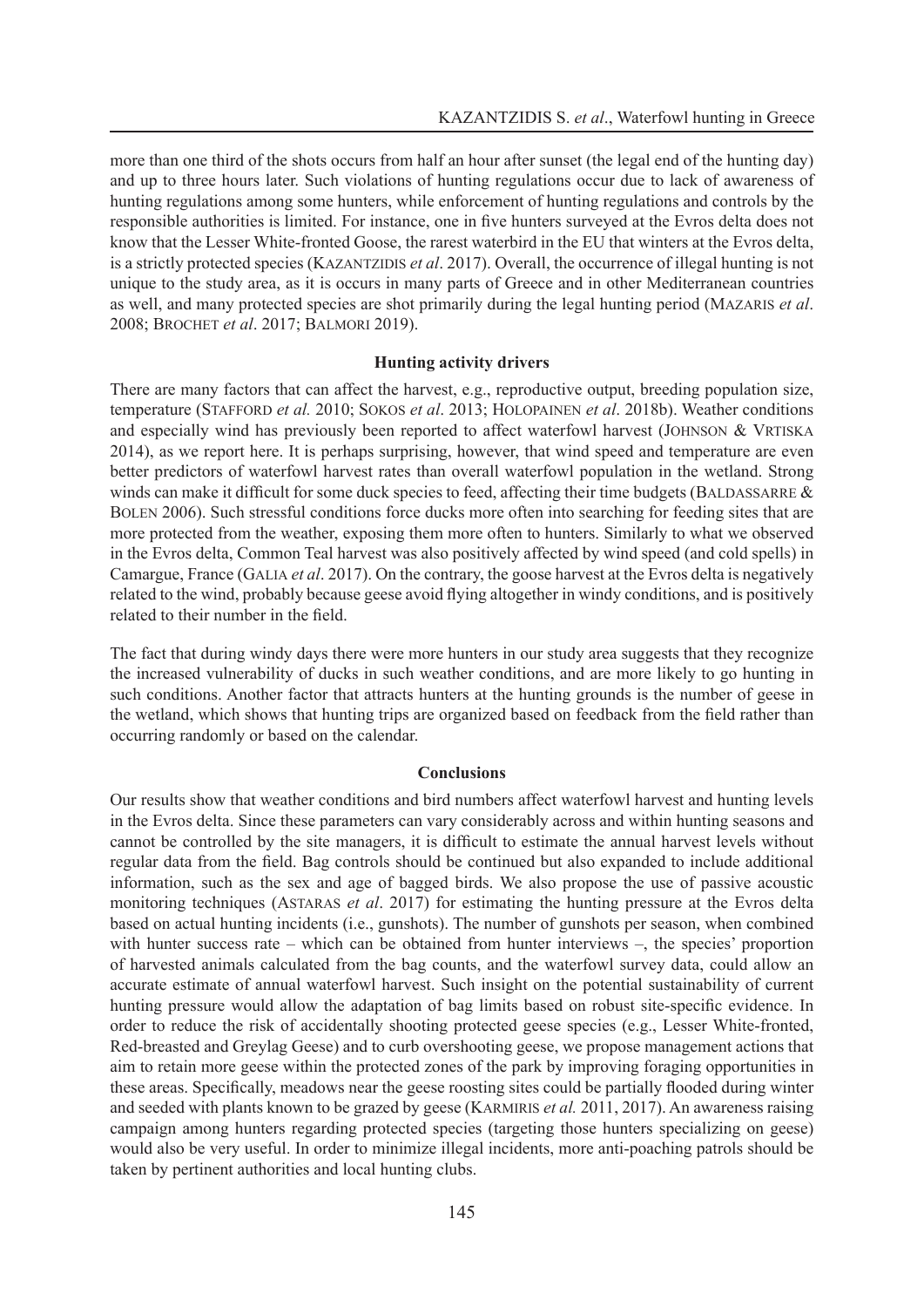## **Acknowledgements**

All the work of the Forest Research Institute is supported financially by the Hellenic Ministry of Rural Development and Food. This particular research was partly funded by the Ministry of Rural Development and Food in the framework of the project "Hunting impact on waterfowl in Greece" (2004–2009), the EU through the LIFE +10NAT/GR/000638 Project "Safeguarding the Lesser White-fronted Goose Fennoscandian population at key staging and wintering sites within the European flyway", and the Norwegian Environmental Agency that partly financially supported the LIFE+ project. We would like to thank Panayiotis Vafeidis and Kostas Vassilakis of the Forest Services of Xanthi and Soufli for their participation in the field work during hunters' bag controls. We also thank the staff of the Management Body of the Evros delta and Samothraki Protected Areas and especially Tasos Anastasiadis, Tasos Nikolaros, Yiannis Fakriadis, Giorgos Voulgaridis, Vangelis Sirkelidis, Andreas Athanasiadis and Kostas Poirazidis for their valuable contribution to the fieldwork. We are indebted to George Handrinos (former head of Game and Wildlife Department of the Hellenic Ministry of Rural Development and Food) and Didier Vangeluwe (Royal Belgian Institute of Natural Sciences), for the long discussions about the waterbirds and the management of the Evros delta. Finally, we would like to thank a reviewer whose comments and suggestions improved the manuscript and all hunters at the Evros delta for their cooperation and information on hunting and harvest.

## **References**

Astaras C., Linder J.M, Wrege P.H, Orume R.D. & Macdonald D.W. (2017). Passive acoustic monitoring as a law enforcement monitoring tool for Afrotropical rainforests. *Frontiers in Ecology and the Environment* 15: 233–234.<https://doi.org/10.1002/fee.1495>

Baldassarre G.A. & Bolen E.G. (2006). *Waterfowl Ecology and Management*. Krieger Publishing, Florida.

Balmaki B. & Barati A. (2006). Harvesting status of migratory waterfowl in northern Iran: a case study from Gilan Province. *In*: BOERE G.C., GALBRAITH C.A. & STROUD D.A. (eds) Waterbirds around *the World*: 868–869. The Stationery Office, Edinburgh.

Balmori A. (2019). Endangered bird mortality by gunshots: still a current problem. *Biodiversity and Conservation* 28: 2555–2564. <https://doi.org/10.1007/s10531-019-01778-9>

Bregnballe T., Noer H., Christensen T.K., Clausen P., Asferg T., Fox A.D. & Delany S. (2006). Sustainable hunting of migratory waterbirds: the Danish approach. *In*: Boere G.C., Galbraith C.A. & Stroud D.A. (eds) *Waterbirds around the World*: 854–860. The Stationery Office, Edinburgh.

Brochet A.L., Van Den Bossche W., Jbour S., Ndang'ang'a P.K., Jones V.R., Wal I.A., Al-Hmoud A.R., Asswad N.G., Atienza J.C., Atrash I., Barbara N., Bensusan K., Bino T., Celada C., Cherkaoui S.I., Costa J., Deceuninck B., Etayeb K.S., Feltrup-Azafzaf C., Figelj J., Gustin M., Kmecl P., Kocevski V., Korbeti M., Kotrošan D., Laguna J.M., Lattuada M., Leitão D., Lopes P., López-Jiménez N., Lucić V., Micol T., Moali A., Perlman Y., Piludu N., Portolou D., Putilin K., Quaintenne G., Ramadan-Jaradi G., Ružić M., Sandor A., Sarajli N., Saveljić D., Sheldon R.D., Shialis T., Tsiopelas N., Vargas F., Thompson C., BRUNNER A., GRIMMETT R. & BUTCHART S.H.M. (2016). Preliminary assessment of the scope and scale of illegal killing and taking of birds in the Mediterranean. *Bird Conservation International* 26: 1–28. <https://doi.org/10.1017/S0959270915000416>

Christensen T.K. (2005). Factors affecting the bag size of the common eider *Somateria mollissima* in Denmark, 1980–2000. *Wildlife Biology* 11: 89–99. [https://doi.org/10.2981/0909-6396\(2005\)11\[89:FATBSO\]2.0.CO;2](https://doi.org/10.2981/0909-6396(2005)11[89:FATBSO]2.0.CO;2)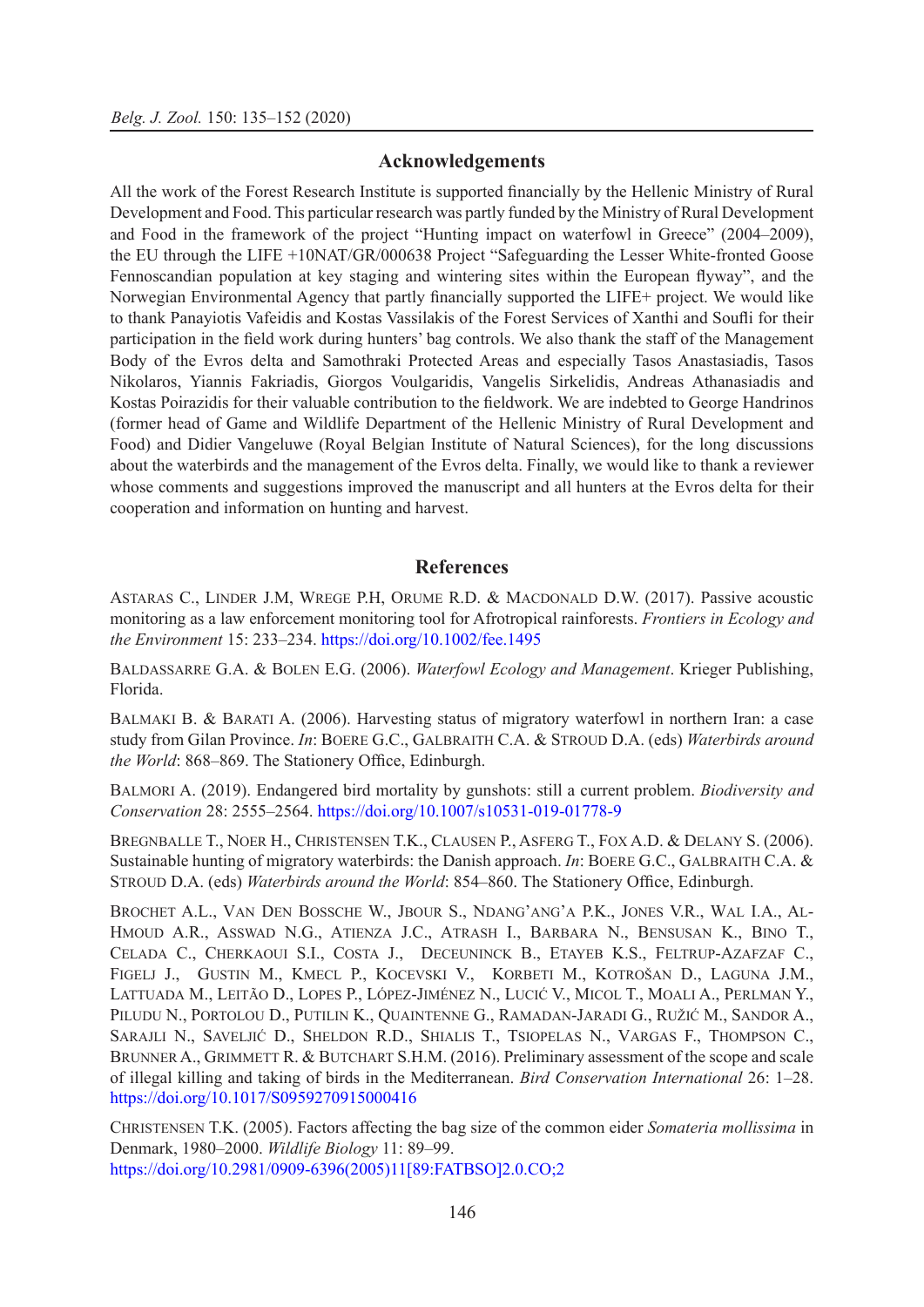Connelly W.J., Gammonley J.H. & Peek J.M. (2005). Harvest management. *In*: Braun C.E. (ed.) *Techniques for Wildlife Investigation and Management. 6th Edition*: 658–690. The Wildlife Society, Maryland.

Delany S. & Scott D. (2006). *Waterbird Population Estimates – Fourth Edition*. Wetlands International, Wageningen.

Delany S., Reyes C., Hubert E., Pihl S., Rees E., Haanstra L. & Van Strien A. (1999). *Results from the International Waterbird Census in the Western Palearctic and Southwest Asia 1995 and 1996.* Wetlands International Publication No 54. Wageningen.

DEMERTZIA., VOUGIOUKALOU M. & VAFEIDIS P. (2017). A combined patrolling scheme for safeguarding the Lesser White-fronted Goose in Greece. *In*: Vougioukalou M., Kazantzidis S. & Aarvak T. (eds) *Safeguarding the Lesser White-fronted Goose Fennoscandian Population at key staging and wintering Sites within the European Flyway*: 109–118. HOS/Birdlife Greece, HAOD/Forest Research Institute, NOF/Birdlife Norway, Athens.

Dimitriou C.A., Forcina G., Papazoglou C., Panayides P., Guerrini M., Crabtree A., BARBANERA F. & SFENDOURAKIS S. (2017). DNA barcoding of bird species in Cyprus: a tool for conservation purposes. *Bird Conservation International* 27: 483–494. <https://doi.org/10.1017/S0959270916000472>

HELLENIC STATISTICAL AUTHORITY. (2019). *Greece in Figures January – March 2019.* Available from <http://www.statistics.gr/en/greece-in-figures> [accessed 15 June 2019].

Elmberg J., Nummi P., Pöysä H., Sjöberg K., Gunnarsson G., Clausen P., Guillemain M., RODRIGUES D. & VÄÄNÄNEN V.M. (2006). The scientific basis for new and sustainable management of migratory European ducks. *Wildlife Biology* 12: 121–127. [https://doi.org/10.2981/0909-6396\(2006\)12\[121:TSBFNA\]2.0.CO;2](https://doi.org/10.2981/0909-6396(2006)12[121:TSBFNA]2.0.CO;2)

FOUQUE C., GUILLEMAIN M. & SCHICKE V. (2009). Trends in the numbers of Coot *Fulica atra* and wildfowl Anatidae wintering in France, and their relationship with hunting activity at wetland sites. *Wildfowl* 59 (Suppl. 2): 42–59.

Fox A.D. & Leafloor J.O. (2018). *A Global Audit of the Status and Trends of Arctic and Northern Hemisphere Goose Populations (Component 2: Population accounts).* Conservation of Arctic Flora and Fauna International Secretariat. Akureyri. Available from <http://www.caff.is/goose> [accessed 4 August 2019].

Galia J., Defos Du Rau P., Olivier A., Guillemain M., Nourry C., Langendoen T., Nagy S. & MONDAIN-MONVAL J.Y. (2017). Trends in Teal bag in the Camargue: impact of weather and multiscale abundance. *In*: Bro E. & Guillemain M. (eds) *33rd IUGB Congress and 14th Perdix Symposium abstract book*: 134. ONCFS, Paris.

Geis A.D., Martinson R.K. & Anderson D.R. (1969). Establishing hunting regulations and allowable harvest of mallards in the United States. *Journal of Wildlife Management* 33: 848–59. <https://doi.org/10.2307/3799316>

Gilissen N., Haanstra L., Delany S., Boere G. & Hagemeijer W. (2002). *Numbers and distribution of wintering waterbirds in the Western Palearctic and Southwest Asia in 1997, 1998 and 1999. Results from the International Waterbird Census.* Wetlands International Global Series No. 11, Wageningen.

Guillemain M., Aubry P., Folliot B. & Caizergues A. (2016). Duck hunting bag estimates for the 2013/14 season in France. *Wildfowl* 66: 126–141.

Handrinos G. & Akriotis T. (1997). *The Birds of Greece*. C. Helm, London.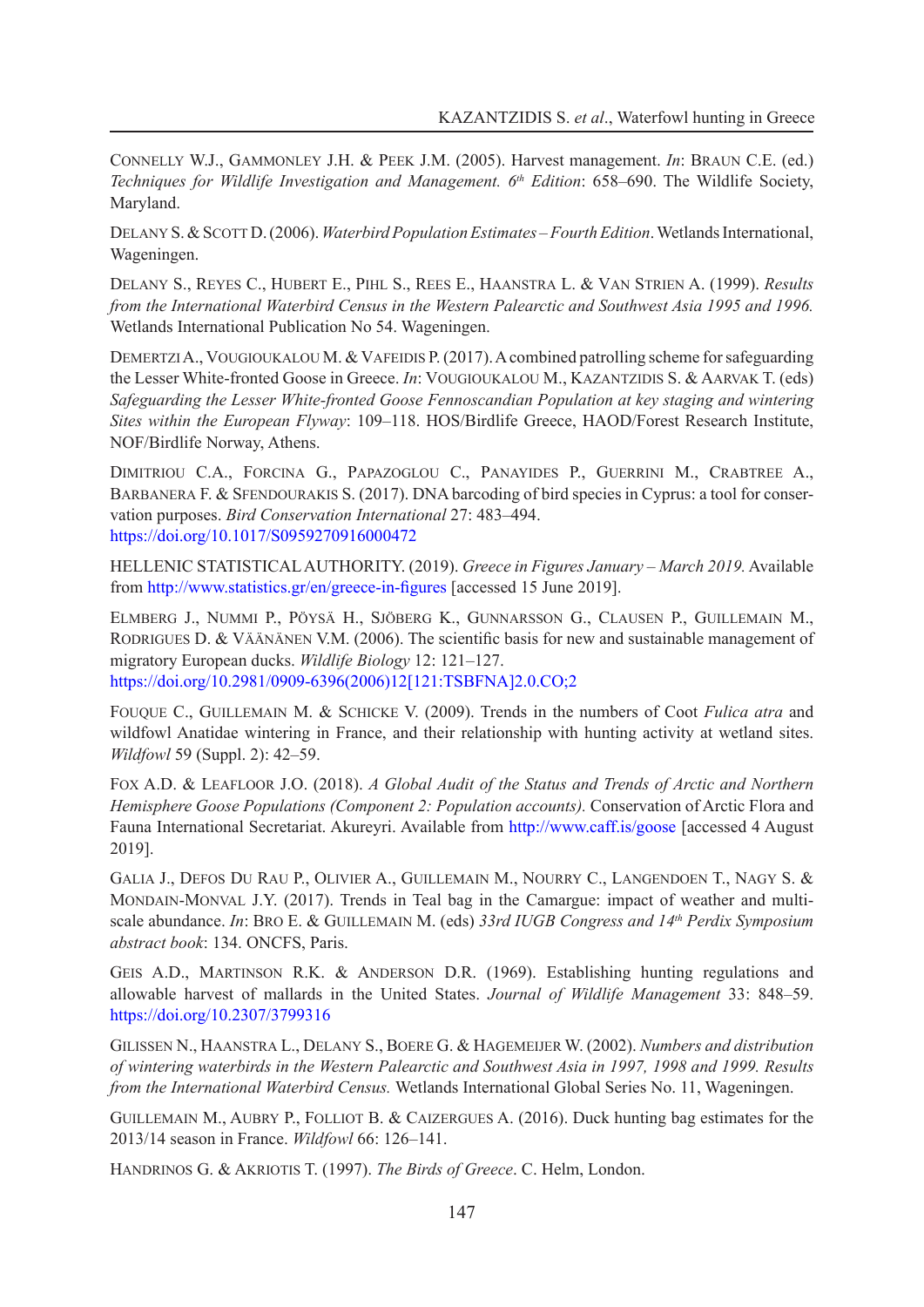Handrinos G., Kazantzidis S., Alivizatos C., Akriotis T. & Portolou D. (2015). *International Waterbird census in Greece (1968–2006): Analysis of the population of wildfowl (Anseriformes) and the Coot (Fulica atra).* Hellenic Ornithological Society – Hellenic Bird Ringing Center, Athens [in Greek with English summary].

Harradine J. (1985). Duck shooting in the United Kingdom. *Wildfowl* 36: 81–94.

HAUGEN T.M., POWELL L.A. & VRTISKA M.P. (2014). Assessment of spatial changes in the duck harvest within the Central Flyway, 1997–2011. *Wildfowl* 64: 75–90.

HIRSCHFELD A. & HEYD A. (2005). Mortality of migratory birds caused by hunting in Europe: bag statistics and proposals for the conservation of birds and animal welfare. *Berichte zum Vogelschutz* 42: 47–74.

Holopainen S., Arzel C., Elmberg J., Fox A.D., Guillemain M., Gunnarsson G., Nummi P., Sjöberg K., Väänänen V.-M., AlhainenM. & Pöysä H. (2018a). Sustainable management of migratory European ducks: finding model species. *Wildlife Biology* 2018 (1). <https://doi.org/10.2981/wlb.00336>

Holopainen S., Christensen T.K., Poysa H., Vaananen V.-M., Rintala J. & Fox A.D. (2018b). Associations between duck harvest, hunting wing ratios and measures of reproductive output in Northern Europe. *European Journal of Wildlife Research* 64: 72–80.<https://doi.org/10.1007/s10344-018-1227-5>

Ioannidis P., Mulayim M.O., Makrigianni E., Gezgin C., Athanasiadis A. & Catsadorakis G. (2015). The first simultaneous counts in the Greek and Turkish parts of the Evros/Meric delta reveal its true value for wintering waterbirds. *In*: Poulakakis N., Antoniou A., Karameta E., Psonis N. & Vardinoyannis K. (eds) *Abstracts of the 13th International Congress on the Zoogeography and Ecology of Greece and Adjacent Regions*: 45. Hellenic Zoological Society.

JOHNSON M.H. & VRTISKA M.P. (2014). Weather variables affecting Canada goose harvest in Nebraska. *Great Plains Research* 24: 135–143. <https://doi.org/10.1353/gpr.2014.0027>

Karakosta H. (2014). *Forest Service Activities Report 2011*. Ministry of Environment, Energy and Climate Change, Athens.

Karmiris I., Platis P., Kazantzidis S. & Papachristou T. (2011). Diet selection by domestic and wild herbivores in a coastal Mediterranean wetland. *Annales Zoologici Fennici* 48: 233–242. <https://doi.org/10.5735/086.048.0404>

Karmiris I., Platis P., Papachristou T. & Kazantzidis S. (2017). Grassland management at Evros delta, a wintering habitat for the Lesser White-fronted Goose *Anser erythropus* in northern Greece. *In*: VOUGIOUKALOU M., KAZANTZIDIS S. & AARVAK T. (eds) Safeguarding the Lesser White-fronted *Goose Fennoscandian Population at key staging and wintering Sites within the European Flyway*: 79– 83. HOS/Birdlife Greece, HAOD/Forest Research Institute, NOF/Birdlife Norway, Athens.

Kazantzidis S., Vasiliadis I., Makrigianni E., Ilias V., Papachristou T., Platis P. & Karmiris I. (2017). Impact of hunting activities on waterfowl at the Evros delta, Greece. *In*: Vougioukalou M., KAZANTZIDIS S. & AARVAK T. (eds) Safeguarding the Lesser White-fronted Goose Fennoscandian *Population at key staging and wintering Sites within the European Flyway*: 94–101. HOS/Birdlife Greece, HAOD/Forest Research Institute, NOF/Birdlife Norway, Athens.

Legakis A. & Maragou P. (2009). *The Red Book of the threatened Animals in Greece*. Hellenic Zoological Society, Athens.

LIORDOS V. (2014a). Sociodemographic analysis of hunters' preferences: a Greek Hunting Club perspective. *Zoology and Ecology* 24 (4): 389–396. <https://doi.org/10.1080/21658005.2014.972043>

Liordos V. (2014b). Membership trends and attitudes of a Greek hunting community. *European Journal of Wildlife Research* 60: 821–826.<https://doi.org/10.1007/s10344-014-0830-3>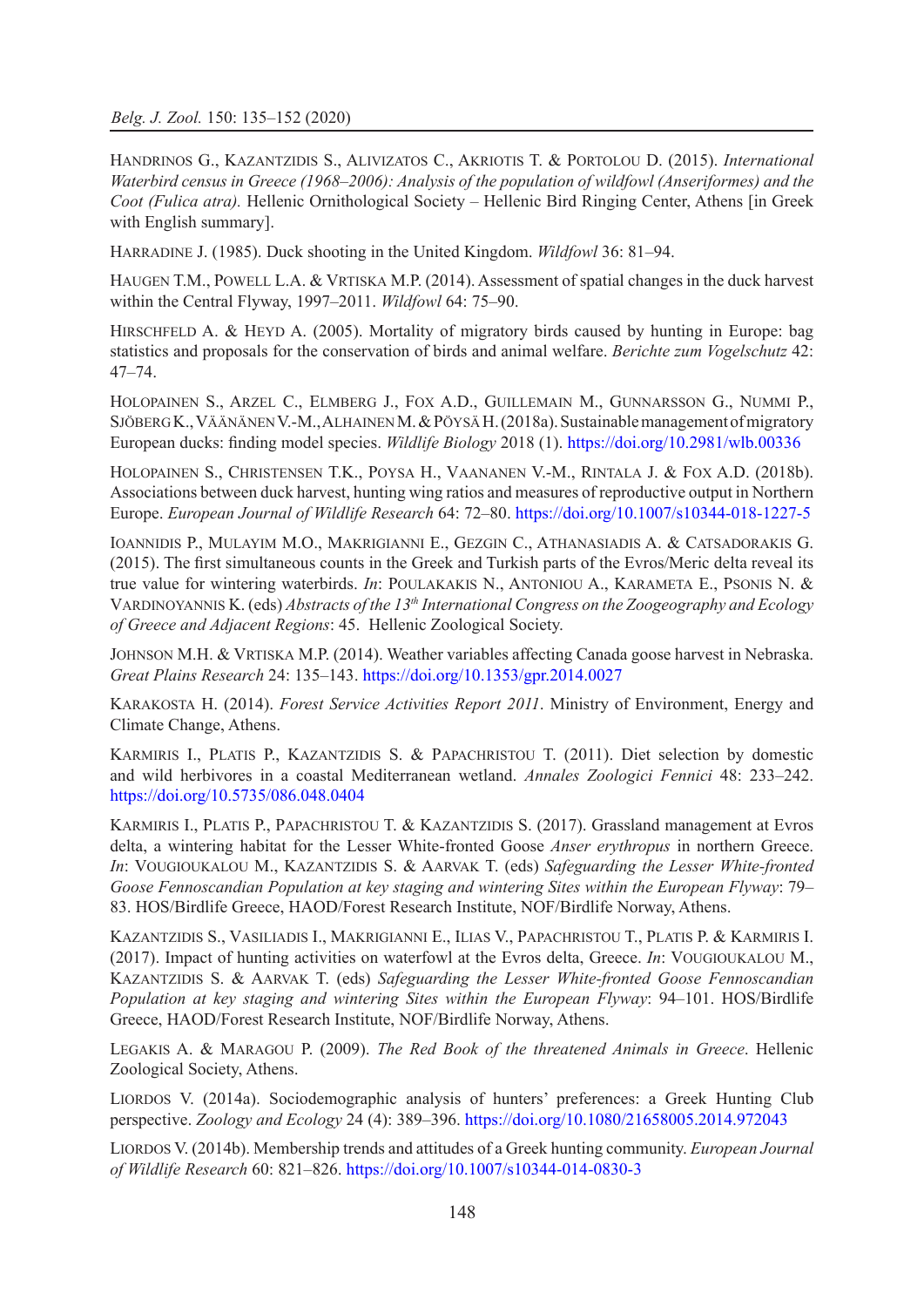Logothetis G. (1998). *The hunting Activity at the Evros River Delta. Ecologic, Economic and Social impact.* Hellenic Hunting Confederation Report – Alexandroupolis Hunting Club [in Greek].

Loyn R.H. (1991). Assessing and managing the impact of duck hunting in Victoria – a new approach. *Wildfowl* 42: 155–161.

Mavridis S. (2018). Greece's economic and social transformation 2008–2017. *Social Sciences* 7 (1), 9: 1–14.<https://doi.org/10.3390/socsci7010009>

Mazaris D.A., Mamakis Y., Kalpakis S., Poulopoulos Y. & Matsinos Y. (2008). Evaluating potential threats to birds in Greece: an analysis of a 10-year data set from a rehabilitation center. *Oryx* 42: 408–414. <https://doi.org/10.1017/S003060530700066X>

MONDAIN-MONVAL J.Y. & GIRARD O. (2000). Le canard colvert, la sarcelle d'hiver et autres canards de surface. *Faune sauvage* 251: 124–139.

Mondain-Monval J.Y., Defos Du Rau P., Mathon N., Olivier A. & Desnouhes L. (2006). The monitoring of hunting bags and hunting effort in the Camargue, France. *In*: BOERE G.C., GALBRAITH C.A. & Stroud D.A. (eds) *Waterbirds around the World*: 862–863. The Stationery Office, Edinburgh.

Mooij J.H. (2005). Protection and use of waterbirds in the European Union. *Beiträge zur Jagd und Wildforschung* 30: 49–76.

Nagy S., Flink S. & Langendoen T. (2014). *Waterbird Trends 1988–2012. Results of Trend Analyses of Data from the International Waterbird Census in the African–Eurasian Flyway*. Report from Wetlands International WI, Ede, Netherlands.

PADDING P.I., GOBEIL J.F. & WENTWORTH C. (2006). Estimating waterfowl harvest in North America *In*: BOERE G.C., GALBRAITH C.A. & STROUD D.A. (eds) *Waterbirds around the World*: 849–852. The Stationery Office, Edinburgh.

Portolou D., Bourdakis S., Vlachos C., Kastritis T. & Dimalexis T. (eds). (2009). *Important Bird Areas of Greece. Priorities Sites for Conservation*. Hellenic Ornithological Society, Athens. [In Greek].

Smith R.I., Blohm R.J., Kelly S.T., Reynolds R.E. & Caswell F.D. (1989). Review of data bases for managing duck harvests. *Transactions of the North American Wildlife & Natural Resources Conference* 54: 537–544.

Sokos K.C., Birtsas P.K., Conelly J.W. & Papaspyropoulos K.G. (2013). Hunting of migratory birds: disturbance intolerant or harvest tolerant? *Wildlife Biology* 19: 113–125. [https://doi.org/10.2981/12-032](https://doi.org/10.2981/12-032
)

SORRENTI M., CARNACINA L., RADICE D. & COSTATO A. (2006). Duck harvest in the Po, Italy. *In*: BOERE G.C., GALBRAITH C.A. & STROUD D.A. (eds) Waterbirds around the World: 864–865. The Stationery Office, Edinburgh.

STAFFORD D.J., PEARSE A.T., HINE C.S., YETTER A.P. & HORATH M.M. (2010). Factors associated with hunter success for ducks on state-owned land in Illinois, USA. *Wildlife Biology* 16: 113–122. <https://doi.org/10.2981/09-071>

Tsougrakis Y., Panagiotopoulou M. & Makriyanni E. (2009). Public awareness campaign for the Lesser White-fronted Goose in Greece. *In*: Tolvanen P., Oien I.J. & Ruokolainen K. (eds) *Conservation of Lesser White-fronted Goose on the European Migration Route*: 65–67. Final Report of the EU LIFE Nature project 2005–2009, WWF Finland Report 27 & NOF Rapportserie Report No 1-2009.

Vangeluwe D., Rosenfeld S.B., Volkov S.V., Kazantzidis S., Morozov V.V., Zamyatin D.O. & Kirtaev G.V. (2018). Migration of Bewick's Swan (*Cygnus bewickii*): new data on tagging the migration routes, stopovers and wintering sites. *Biology Bulletin* 45: 90–101. [https://doi.org/10.1134/S1062359018070178](https://doi.org/10.1134/S1062359018070178
)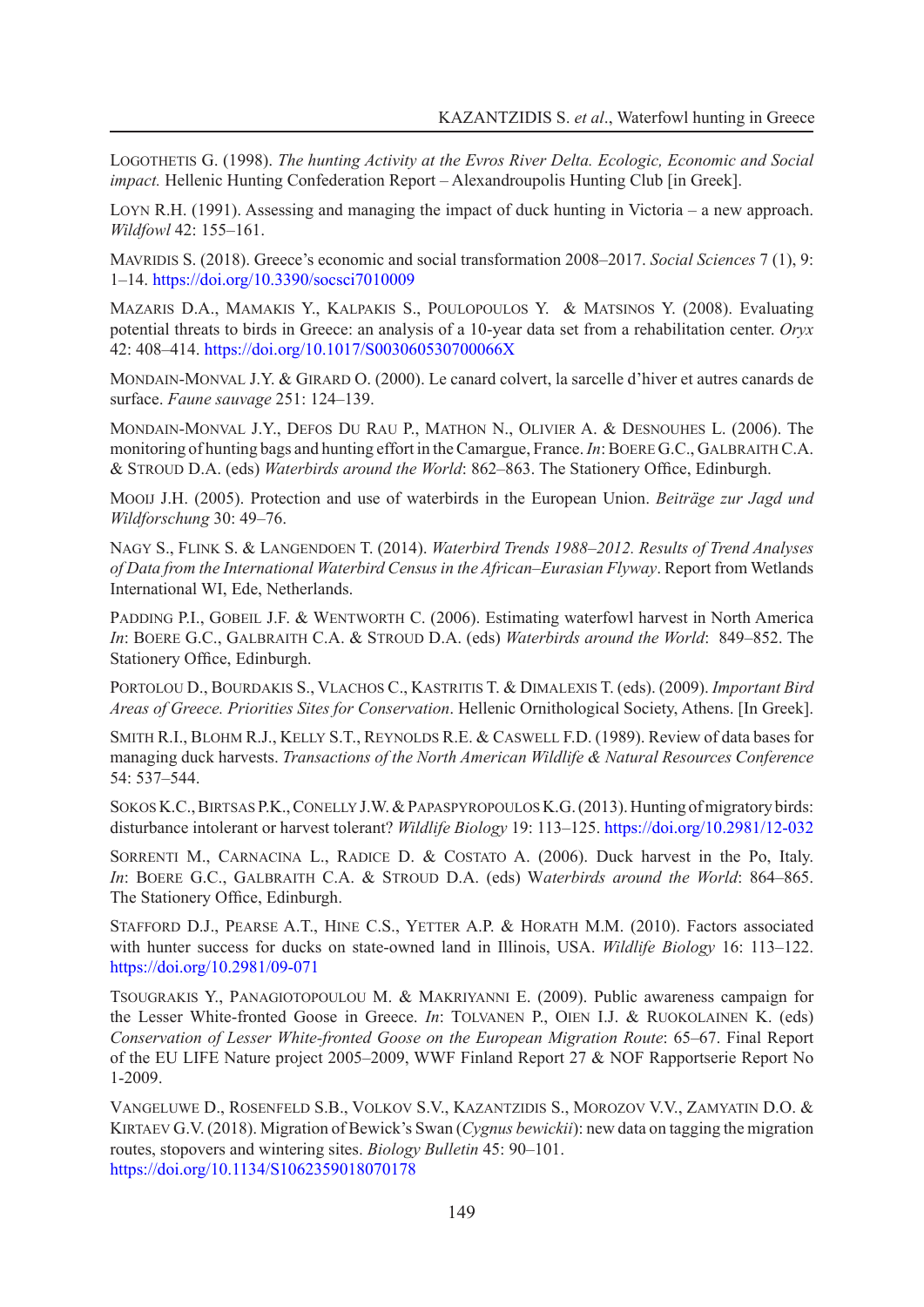VOUGIOUKALOU M., KAZANTZIDIS S. & AARVAK T. (2017). *Safeguarding the Lesser White-fronted Goose Fennoscandian Population at key staging and wintering Sites within the European Flyway*. HOS/ Birdlife Greece, HAOD/Forest Research Institute, NOF/Birdlife Norway.

Zalidis C.G. & Mantzavelas A.L. (1994). *Inventory of Greek Wetlands as natural Resources (First approximation).* Greek Biotope/Wetland Center (EKBY), Thessaloniki.

*Manuscript received: 3 October 2019 Manuscript accepted: 28 July 2020 Published on: 13 August 2020 Branch editor: Stuart Halse*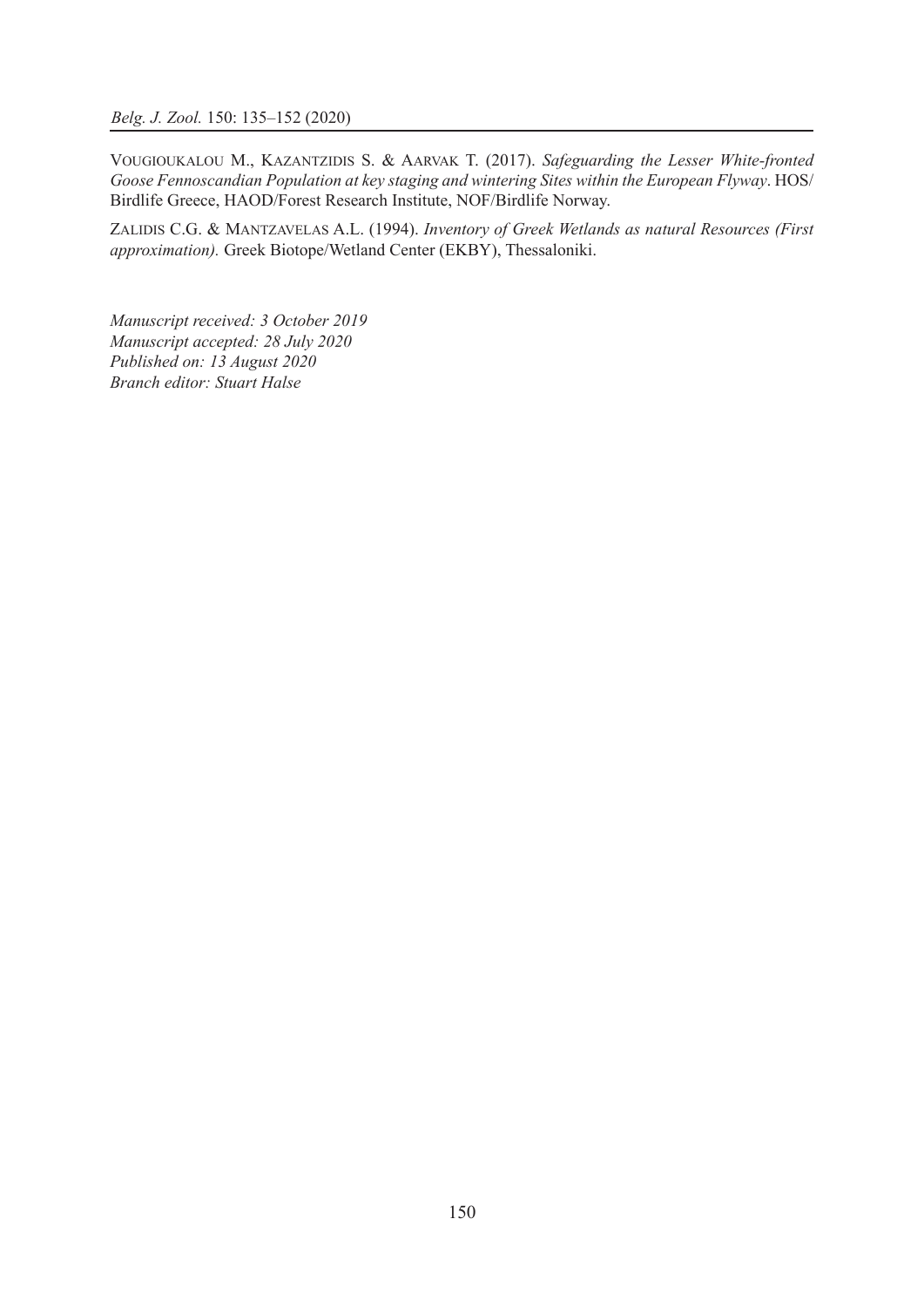Appendix 1 (continued on next page) **Appendix 1** (continued on next page)

Mean number of wintering waterfowl species in a three-month period (December–February) in four wintering periods at the Evros delta.  $^a$  = Mean  $\pm$  SD (*n*), *n*: number of counts;  $^*$  = Quarry species;  $^{**}$  = Annex I Mean number of wintering waterfowl species in a three-month period (December–February) in four wintering periods at the Evros delta. a = Mean ± SD  $(n)$ ,  $n$ : number of counts;  $^* =$  Quarry species;  $^{**} =$  Annex I of Bird Directive 2009/147/EC;  $^{***} =$  Red Data Book of Greece.

|                 |                                   | <b>Species</b>                    | $2004-5 (n = 7)^{a}$ | $2005-6(n=7)$ <sup>a</sup> | $2012-3(n=4)^{a}$ | $2013-4(n=5)^{a}$ |
|-----------------|-----------------------------------|-----------------------------------|----------------------|----------------------------|-------------------|-------------------|
|                 | Greater White-fronted Goose*      | Anser albifrons (Scopoli, 1769)   | $952 \pm 1228$       | $1797 \pm 1468$            | $1030 \pm 1146$   | $753 + 746$       |
| $\mathcal{L}$   | Lesser White-fronted Goose ****** | Anser erythropus (Linnaeus, 1758) | $20 \pm 20$          | $27 \pm 19$                | $26 \pm 22$       | $27 \pm 15$       |
| 3               | Greylag Goose ****                | Anser anser (Linnaeus, 1758)      | $0 + 0$              | 4 ± 5                      | $104 \pm 96$      | $44 \pm 54$       |
| 4               | Red-breasted Goose ******         | Branta ruficollis (Pallas, 1769)  | $7 \pm 7$            | 6 ± 15                     | $0 + 0$           | $0.4 \pm 1$       |
| 5               | Mute Swan                         | Cygnus olor J.F. Gmelin, 1789     | $104 + 80$           | $1669 \pm 407$             | $1876 \pm 1552$   | $389 \pm 66$      |
| $\circ$         | Whooper Swan **                   | Cygnus cygnus Linnaeus, 1758      | $15 \pm 20$          | $76 \pm 175$               | $358 \pm 568$     | $179 \pm 169$     |
| Γ               | Bewick's Swan                     | Cygnus bewickii Yarrell, 1830     | $126 \pm 93$         | $-81 \pm 85$               | $176 \pm 220$     | $433 \pm 593$     |
| $\infty$        | Shelduck ***                      | Tadorna tadorna (Linnaeus, 1758)  | $684 \pm 606$        | $1186 \pm 516$             | $940 \pm 500$     | $1,476 \pm 838$   |
| $\circ$         | Ruddy Shelduck *******            | Tadorna ferruginea (Pallas, 1764) | $5 + 13$             | $34 \pm 91$                | $7 + 12$          | $16 + 36$         |
|                 | 10 Mallard *                      | Anas platyrhynchos Linnaeus, 1758 | $14500 \pm 10416$    | $21589 \pm 10317$          | $30205 \pm 15676$ | $26145 \pm 13285$ |
| $\equiv$        | Cadwall */***                     | Mareca strepera (Linnaeus, 1758)  | $35 \pm 42$          | $126 \pm 154$              | $624 \pm 481$     | $469 \pm 444$     |
| $\overline{c}$  | $\mbox{Pintail}^*$                | Anas acuta Linnaeus, 1758         | $1184 + 757$         | $3624 \pm 3207$            | $1509 \pm 1317$   | $741 \pm 443$     |
| $\overline{13}$ | Shoveler <sup>*</sup>             | Spatula clypeata (Linnaeus, 1758) | $1662 \pm 1096$      | $3271 \pm 1522$            | $1348 \pm 443$    | $1297 + 542$      |
| $\overline{4}$  | Wigeon <sup>*</sup>               | Mareca penelope (Linnaeus, 1758)  | $7238 + 3939$        | $16817 \pm 7003$           | $14321 \pm 10254$ | $8271 \pm 4312$   |
|                 | $15$ Teal <sup>*</sup>            | Anas crecca Linnaeus, 1758        | $17027 \pm 17214$    | $17231 \pm 9705$           | $36997 \pm 49978$ | $30737 \pm 15951$ |
|                 | 16 Pochard <sup>*</sup>           | Aythya ferina (Linnaeus, 1758)    | $3 \pm 8$            | $5 + 12$                   | $2 + 4$           | $23 \pm 24$       |
|                 | 17 Red-breasted Pochard           | Netta rufina (Pallas, 1773)       | $0 \pm 0$            | $1 \pm 1$                  | $1 \pm 1$         | $0 \pm 0$         |
|                 | 18 Ferruginous Duck ***           | Aythya nyroca (Guldenstadt, 1770) | $0 + 0$              | $1 \pm 2$                  | $0 + 0$           | $0 \pm 0$         |

KAZANTZIDIS S. *et al*., Waterfowl hunting in Greece